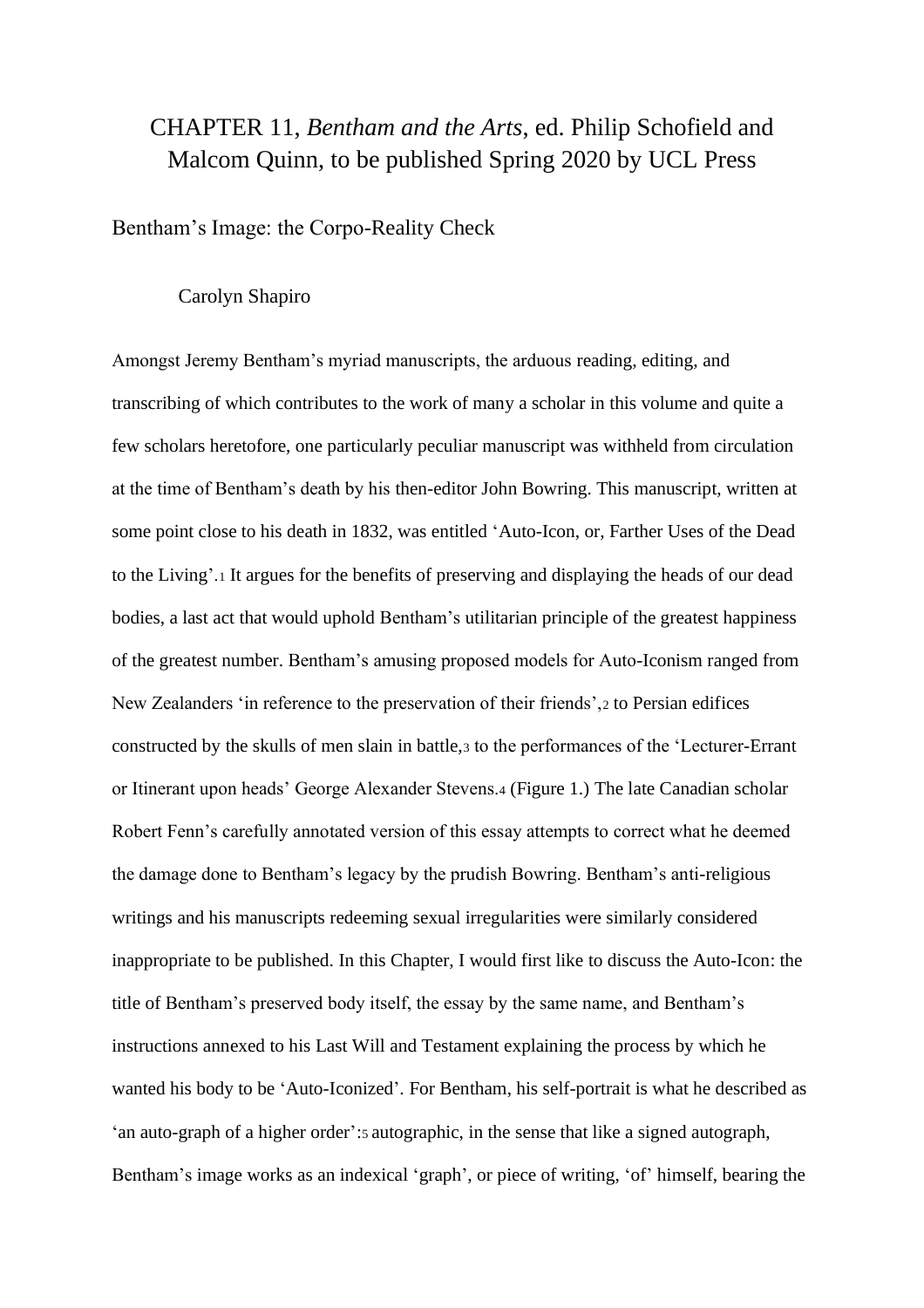physical trace – or more than a trace – of its subject. 'Auto-Icon will soon be understood,' Bentham proposes, 'for a man who is his own image. … Is not identity preferable to similitude?'<sup>6</sup> Despite a few infelicities-to-be about the robustness of the body itself (for example, the separated head being stolen by prankster King's College, London students), Bentham's Auto-Icon was arguably the fullest realization of his greatest happiness principle. Through the mingling of writing, image, and corporeal body, Bentham's Auto-Icon is the corpo-realization of what underlies Bentham's theories of language, logic, and legislation: the resolution to work language back to a tangible real entity. In many ways, as will be elaborated below, Bentham's theories of language can be said to be his primary vehicle for his overall proposition of the requisite corporeality underlying his greatest happiness principle.

I propose that Bentham's notion of real entities is throughout his writings insistent, in particular, on a foregrounding of the human body. This foregrounding is evident through his applied metaphors of the body. But just as 'the image of Bentham' is not a figure but the 'real thing', so too in his writing, Bentham works beyond metaphorical figure. For Bentham, the act of writing itself works to infuse his metaphorical figures of speech with the 'real substance' of the human body, realized not only through the hindsight of his Auto-Icon corpse, but through his construction of his vast body of writing as corpus. Ultimately, I want to consider Bentham's writing – he did a lot of it! – as performative act. Reading *Of Sexual Irregularities, and Other Writings on Sexual Morality*, and *Not Paul, but Jesus* in conjunction with the Auto-Icon supports Bentham's aspiration for language to be grounded by physical substance. On some psychological level, conscious or unconscious, Bentham's writing is a physical, corporeal activity which I want to examine in relation to the physical pleasures afforded by the 'eccentric propensities' and 'equivalent pleasures' offered by not Paul, but Jesus. In this sense, 'Bentham's Image' encompasses the felicities and physical pleasures of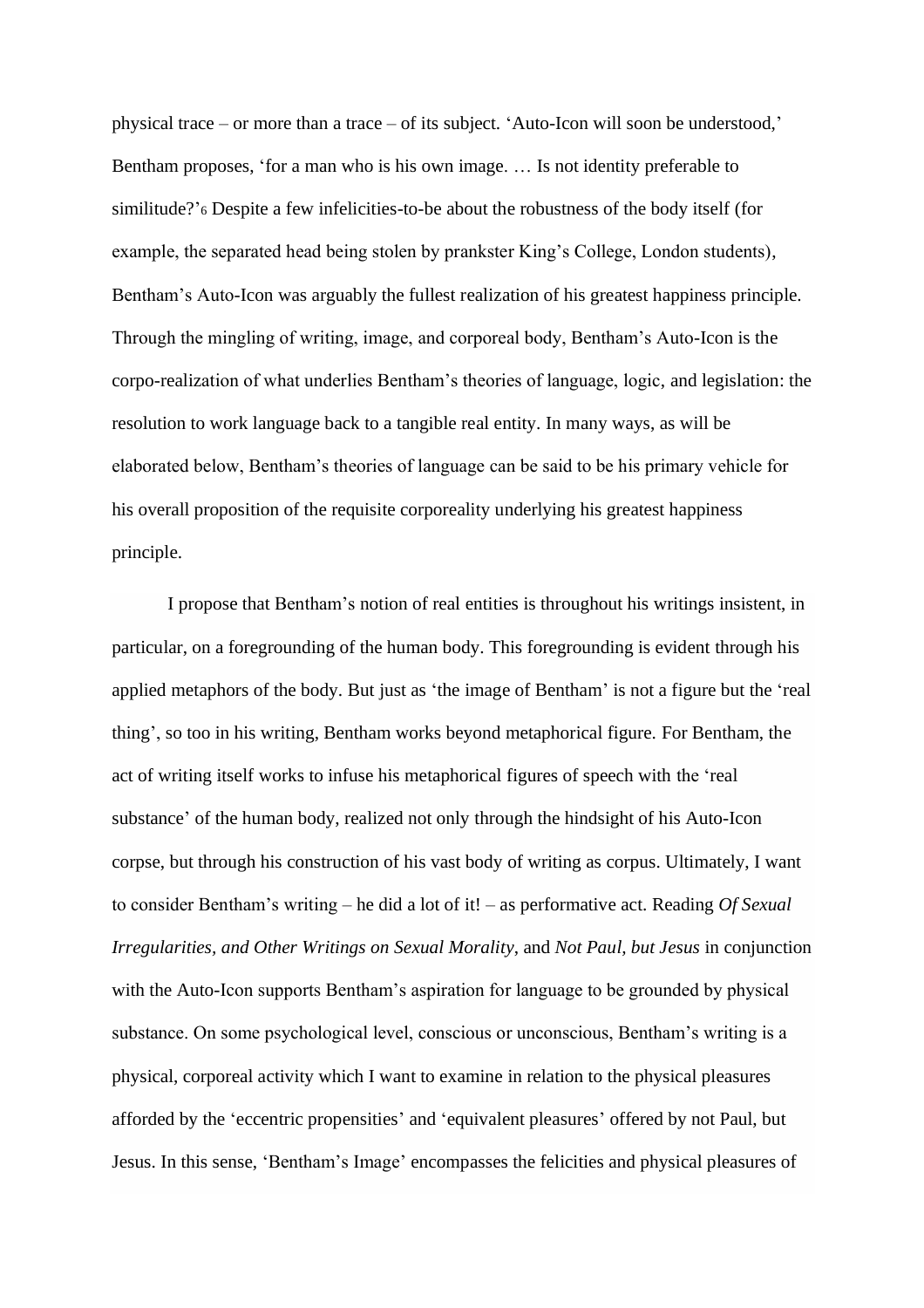the act of writing. Furthermore, 'Bentham's Image', being Bentham's own body, is also part of the negotiation of bequeathed 'property' that takes place upon one's death. In Bentham's world of greatest happiness, the physically closer an entity is to what it refers to, that is, the more an entity comes from an 'own-ness', the more successfully utilitarian it is. This tendency towards felicity happens because something *proper to* another thing is going to be more grounded in materiality and less prone to fictionalization. The Auto-Icon, Bentham says, would allow for 'every man [to be] his own broker' or 'every man [to be] his own lawyer'.<sup>7</sup> Bentham proudly announces that, 'A spick-and-span new subject-matter of property is brought for the first time into existence.'<sup>8</sup> The image of Bentham is, therefore, highly Utilitarian not only in its social contribution but also in its epitomizing of the proper that comes through in Bentham's overall philosophy: the image is Bentham's 'own'.

A brief foray into Bentham's contention with legal fiction lays the groundwork of Bentham's desire to ground everything in the physicality of the human body. He particularly decries the maintenance of the 'Fictions of Law', legal 'bodies' constituted solely through linguistic positing. These fictional bodies of law get reiterated so frequently that what the language merely *signifies* is taken for something 'real'. In a footnote to his discussion of motion, Bentham presents his allegory of the sitting automaton, a figure which *appears to be* real in that it is presented 'in the dress of a man ... constructed by the ingenuity of the mechanist'.<sup>9</sup> (Figure 2.) As such, the constructed automaton personifies the deceptive operation of fiction that forms the bedrock of bad legislation and morality. The fiction of the legal person is part of Bentham's overall critique of fiction. Charging from the earliest moment of his writing career onwards that the spread of Fiction is 'pestilential',<sup>10</sup> Bentham's immoderate solution of auto-iconisation should not be surprising. The Auto-Icon as 'legal person' is not function of language, but an annexation of real property, and, as such, it is the 'bodying forth', the propriation, of the legal person.<sup>11</sup> (Figure 3.)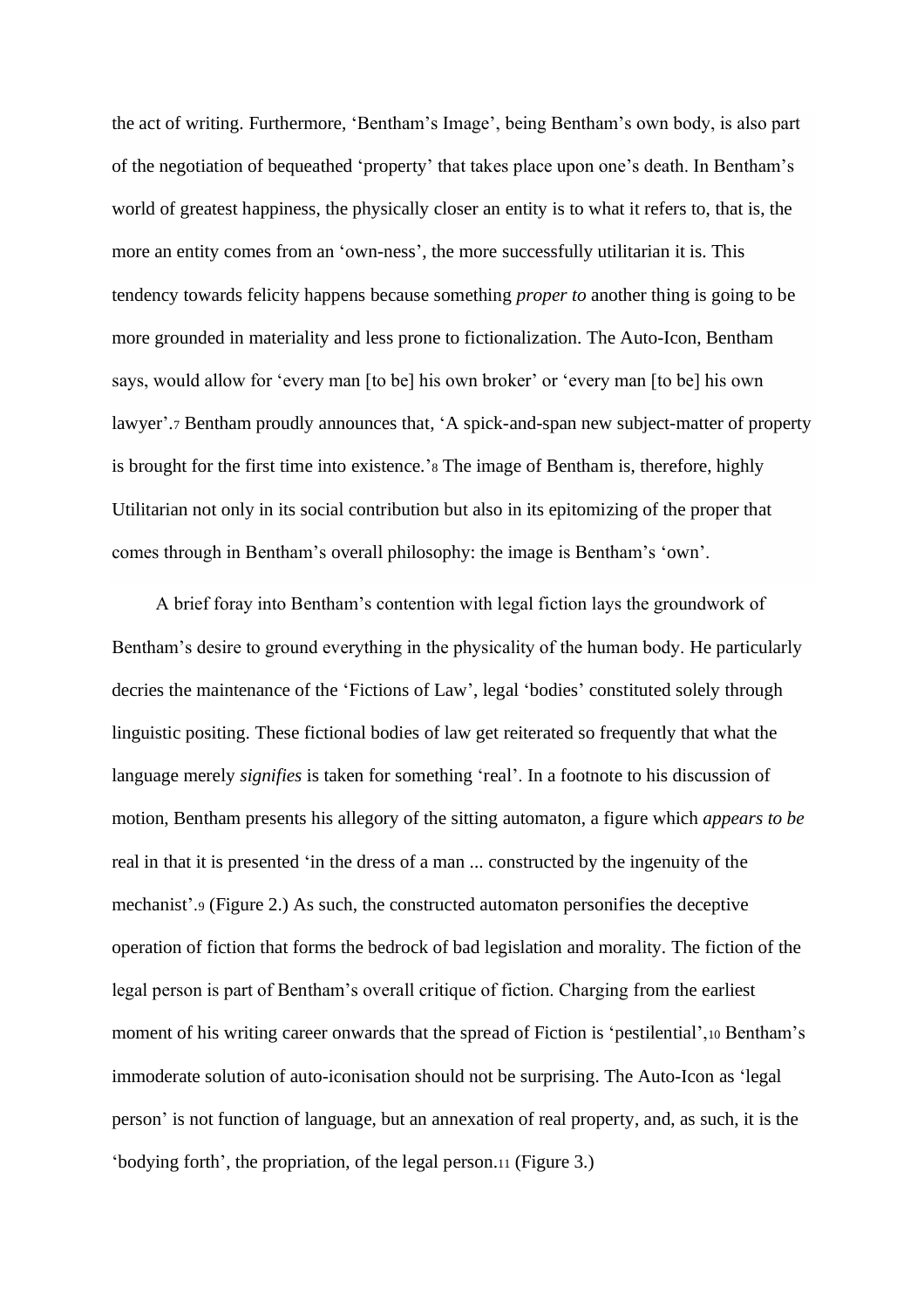Bentham's *Last Will and Testament* bequeaths not only his manuscripts – his corpus – but, first of all, his corpse, to the University of London Medical School.<sup>12</sup> Revised on 30 May 1832, the Will opens with instructions for his dead body, as soon as ascertained dead, to be immediately delivered to his close friend Dr Southwood Smith, who was to preserve it in the manner expressed in the 'Annex' to the *Will*. But even preceding the explicit instructions in the 'Annex', Bentham tells his executors what is to be done with his skeleton: it is to be propped up in a chair 'in the attitude in which I am sitting when engaged in thought in the course of time employed in writing,' clad (and stuffed) in one of his typical black suits, his staff in hand.<sup>13</sup> Part B of the *Will*, also entitled 'Auto-Icon', is dated before the first part of the *Will* at 13 April 1830, and is written in a different hand from that of the *Will*: 'What follows in a hand different from mine was drawn up some little time ago at my desire by Dr. Southwood Smith M.D. witness my hand Jeremy Bentham. [Bentham signs].'<sup>14</sup> Bentham's amanuensis will also become Bentham's dissector. Three days after Bentham died, Southwood Smith carried out Bentham's request. The doctor delivered an oration over Bentham's corpse at the Webb Street School of Anatomy and Medicine and the dissection was performed shortly afterwards.<sup>15</sup>

Southwood Smith's hand, in both capacities of *amanuensis* and dissector, has a parallel in the editing hand. To say that Bentham wrote prolifically would be an understatement; he seemed to write obsessively, continuously, for over sixty years. He would have been writing with the presumption, and invitation, for the cutting, shaping hand of the editor. The sheer amount of handwritten pages in the manuscript boxes in UCL Library comprize a corpus: so many analogies can be drawn between Bentham's written corpus and his actual body, both of which required intervention by a fashioning hand in order to achieve a presentable finished product, for the greater good. He also frequently inserts his own 'hands' into his manuscripts where he wants to make additions. (Figure 4.)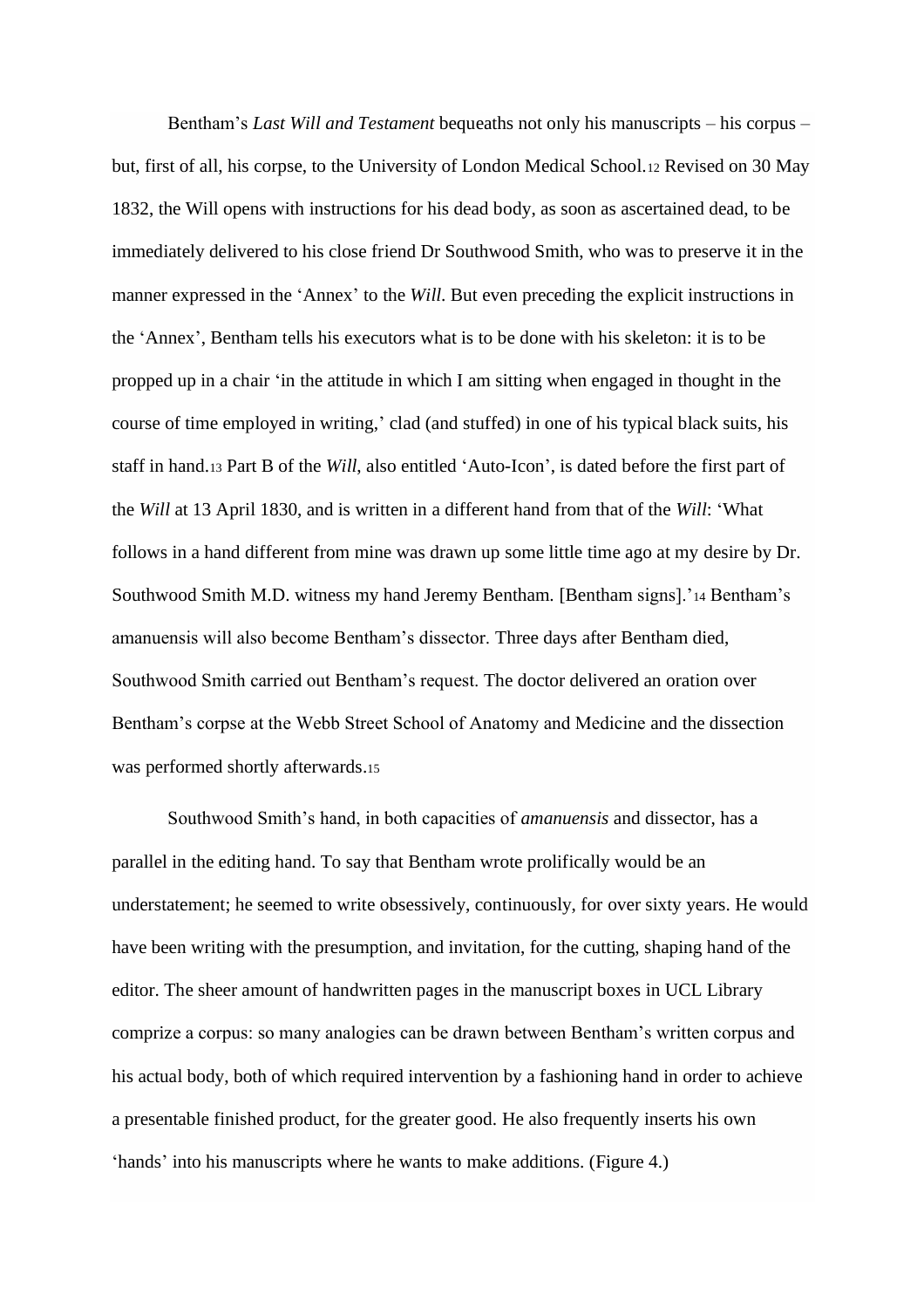Reading the Editors' Introduction to *Of Sexual Irregularities, and Other Writings on Sexual Morality*,<sup>16</sup> one gets a distinct sense of the physical materiality of the manuscripts. Bentham had an elaborate writing process by which he left himself, and his future editors, indications or suggestions about insertions, incorporations, earmarks, chapter headings and sub-headings, running headings, descriptive headings, titles, margins, footnotes, 'rudiments', and appendices to the text sheets composed of unruled composition paper.<sup>17</sup> Other notable markings include brackets and braces, numbering of various chapters and sections, deletions and emendations (Bentham's own and the editors' too). Bentham apparently was not consistent with punctuation,<sup>18</sup> and so relied upon his editors for this mode of clarification. In order to help his editors with such sprawling textual stuff, Bentham organized the manuscripts into what he called 'spencers', on which he wrote descriptive headings. These so-called spencers served as helpful indexes in the content.<sup>19</sup> He creatively re-deployed a word which, following the Oxford English Dictionary, otherwise refers to either a kind of wig, or a short double-breasted overcoat without tails, or to a kind of close-fitting jacket or bodice commonly worn by women and children.<sup>20</sup> But Bentham's usage of it also implies his writing is a body needing to be clothed, the spencers also helpfully giving that body its *organ*ization.<sup>21</sup> Approaching Bentham's work as a material writing scenario, the manuscripts are almost plastic in their readiness to be shaped, beckoning to be 'worked' by supplemental hands. We certainly get a sense of tangible substance. This substance is corporeal material, directly emanating from Bentham's hand, a parallel body to what would become his Auto-Iconized body.

Throughout his writing, Bentham's greatest happiness principle is conveyed figuratively through a fundamentally bodily lexicon. In more recent philosophical applications, we have seen that a bodily lexicon gets conferred upon consciousness and subjectivity. Bentham's bodily approach was generally not about consciousness or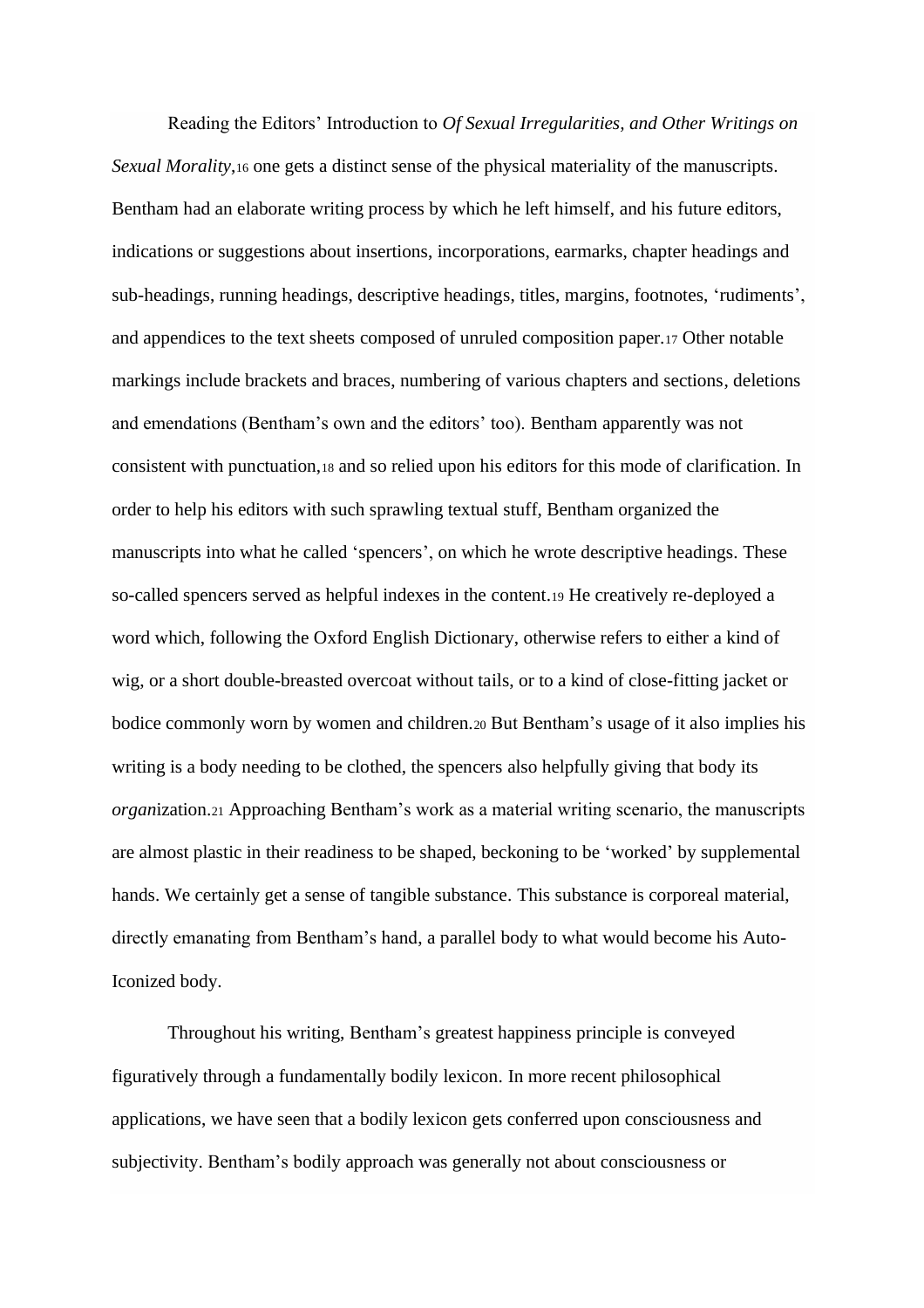subjectivity as much as it was about the way in which language, and the actions conferred by language, ought to be backed by the reality of a body. In this sense, the body worked as the material gateway to good principles of morals and legislation. For Bentham, ontology or being itself could only be based in substance that is perceived through the bodily senses. A real existing entity is real, for example, because it is 'tangible'.

Bentham's language is infused with signifiers of the body. Although his fundamental measuring units of pleasure and pain may signify beyond literal bodies, both those terms do bear immediate bodily denotations. Other terms also have bodily assumptions, although not so immediate. I am particularly interested in Bentham's fundamental notion of 'mischief'. 'Mischievousness' is the name given by Bentham to signify what is perhaps the launching point of his entire philosophical project: the infelicitous outcome of legislation based upon the fiction of natural and so-called unwritten law. 'Mischief' is Bentham's name for the 'the divergency from the common end of Happiness'.<sup>22</sup> Bentham loved his etymological footing and his choice of the word 'mischief' is felicitous in and of itself. From the Middle English and Anglo-French word *mes-chef*, for misfortune, and from Old French *meschever*, to come out badly, without a head, chief, or end, 'mischief' is the ideal discourse for infelicitous outcomes which would have been the result of having no proper head, and, by inference, no proper body. We know that the head for Bentham stands in, synechdocally, for the entire body, because of what will be proposed in his Auto-Icon final essay. Once aware of the bodylanguage Bentham loves to use so much, we see that most parts of the body frequently find their way into his general lexicon. Another term worth mentioning, particularly in the context of his writings on sexual irregularities, is 'noxious'. In one of the main examples of the use of this term, Bentham condemns public opinion's severe condemnation of what he sees as the 'least noxious, or altogether *innoxious*' instances (such as irregular sexual acts) because these condemnations are little governed by utility, whereas acts which he deems 'most noxious' are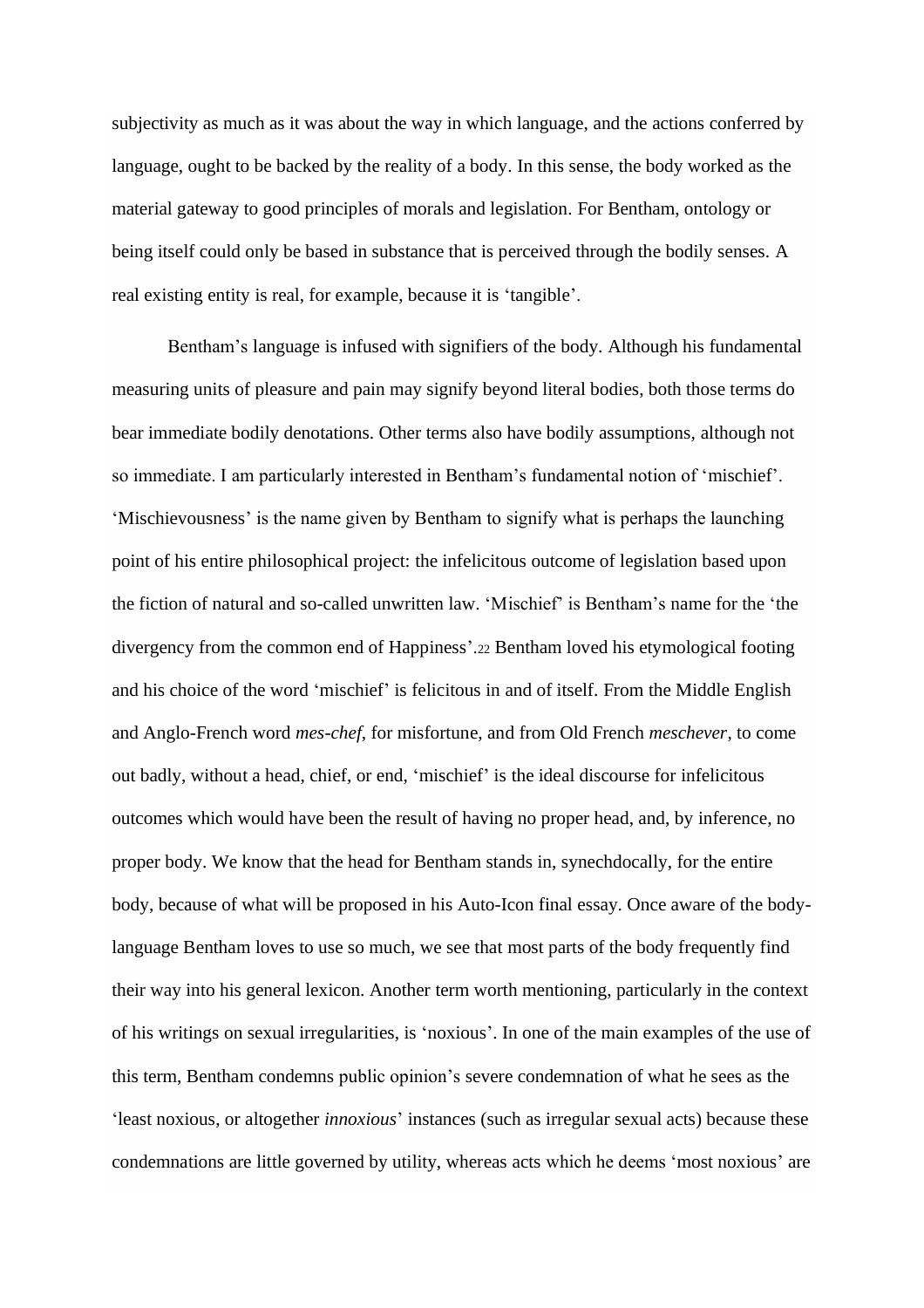indulged.<sup>23</sup> Bentham also gives us the example, in *Not Paul but Jesus*, of the act of usury being 'innoxious', and therefore not justifiably punishable by law.<sup>24</sup> The Latin word *noxa* means 'harm'. But the etymologically astute Bentham, 'grecianized ear' always on the alert,<sup>25</sup> also knew that before the Latin *noxa* came the Greek word *nekros*, meaning 'dead body'. 'Noxious' refers to harm – deadly harm – done *to the body*.

But Bentham was not operating exclusively on the levels of figurative language and etymology. He also addressed the primacy of the body on a thematic level. A consideration of Bentham's anti-religious manuscripts debunking existence in the after-life reveals his proposition for the primacy of the body to be the foundation of existence. In his very helpful book *Bentham: A Guide for the Perplexed*,<sup>26</sup> Philip Schofield recounts Bentham's rebuttal of his contemporaries' religionist proposition that the soul would exist in the after-life without the body:

Bentham noted that during life human beings experience sensation and thought, and that such sensation and thought was located in the brain and nervous system. At death, however, both brain and nervous system ceased to function. Bentham asked: 'A mind altogether without a body, in what sense, respect or degree is it to be identical with the same mind united with its body as in the present state?' Mind, a fictitious entity, consisted in nothing more than a combination of pleasures, pains, wants, desires and propensities. All the pleasures and pains of the mind had their source in pleasures and pains of the body. How are these wants to be supplied, desires gratified, and propensities given way to, by a mind without a body?<sup>27</sup>

Bentham's 'objections absolutely insuperable' 28 to the Christian proposition that a soul could 'exist' without a body as its indicator of pleasure and pain becomes manifest in his writing on Sexual Irregularities.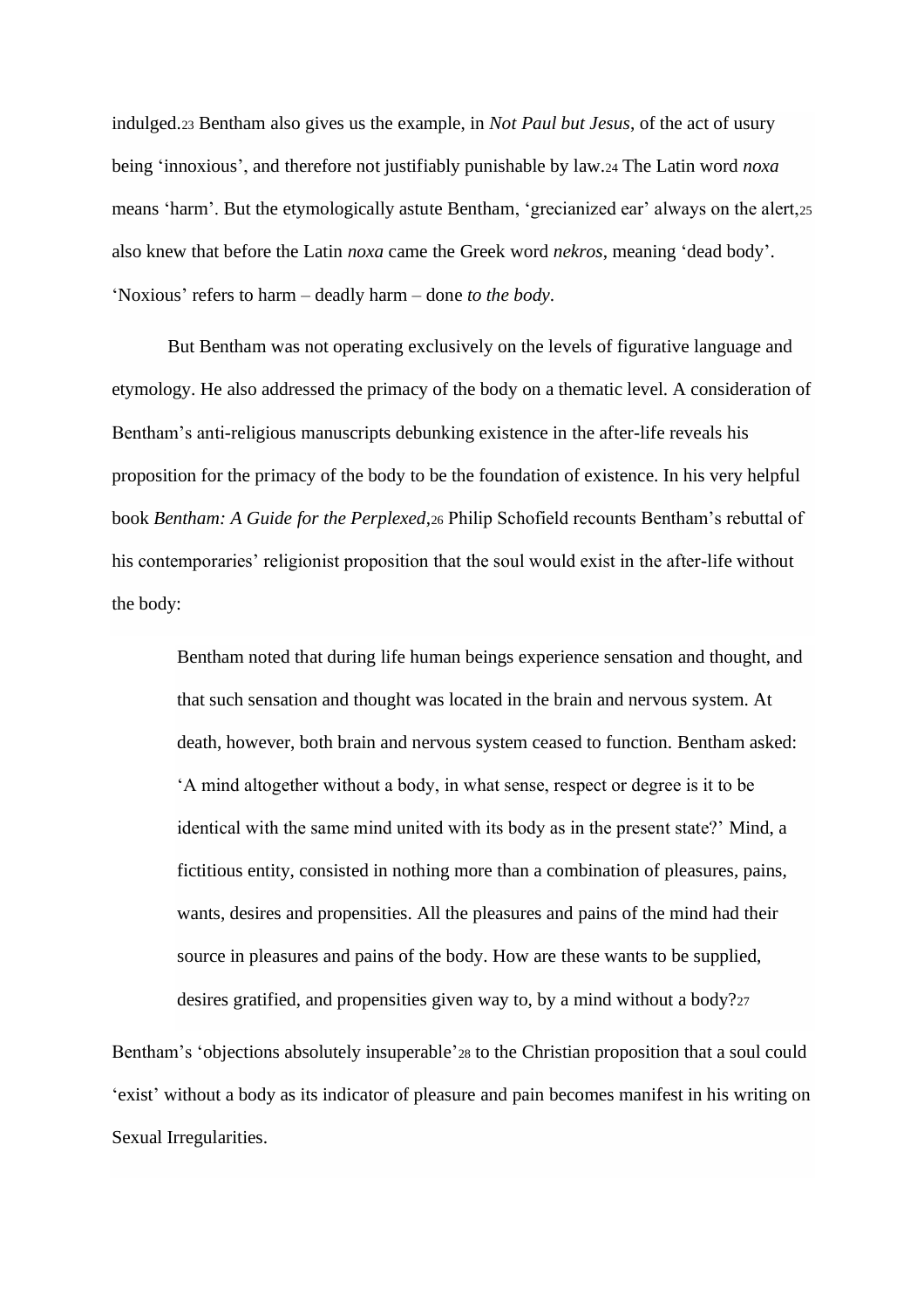In *Of Sexual Irregularities, and Other Writings on Sexual Morality*, Bentham's exposition of 'that antipathy which springs up on the ground of taste … produced by difference of taste'<sup>29</sup> provides a more complex understanding of Bentham's contentions. 'Antipathy' also has bodily coordinates: the human breast, Bentham repeatedly writes, is the seat of antipathy. Bentham uses the word 'breast' in this context so frequently that it would prompt any close reader to try to figure out exactly how and why he employs it. The breast, for Bentham, is the ready seat of public odium, and he positions it as part of the artillery of injustice:

The truth is that, by the epithet *unnatural*, when applied to any human act or thought, the only matter of which it affords any indication that can be depended upon is the existence of a sentiment of disapprobation, accompanied with passion, in the breast of the person by whom it is employed: a degree of dissocial passion by which without staying to enquire or to consider with himself whether the practice, and thence the conduct and character of him whose practice it is, be or be not in any way, and if in any way in what degree, noxious to society, he endeavors, by the use thus made of this inflammatory word, to kindle and point towards the object of his ill-will, that same dissocial passion in other breasts, for the purpose of inducing them to join with him in producing pain in some shape or other in the breast of him by whom the passion has been excited.<sup>30</sup>

Here, Bentham's uses words such as 'passion', 'inflammatory', 'kindle', 'join', and 'excited' to characterize what happens when the word 'unnatural' gets affixed to any given event or practice, public opinion thus spreading, like fire, to 'other breasts'. Bentham follows this with several more examples of breast-passion, including the rebellion of the Stuart claimants to the throne having been deemed 'unnatural', thus '[producing] … in all breasts that are not already on his side, a disposition to join in whatsoever measures may be taken for causing him to suffer', 31 going on to set up antipathy, public opinion, and judgmental taste as being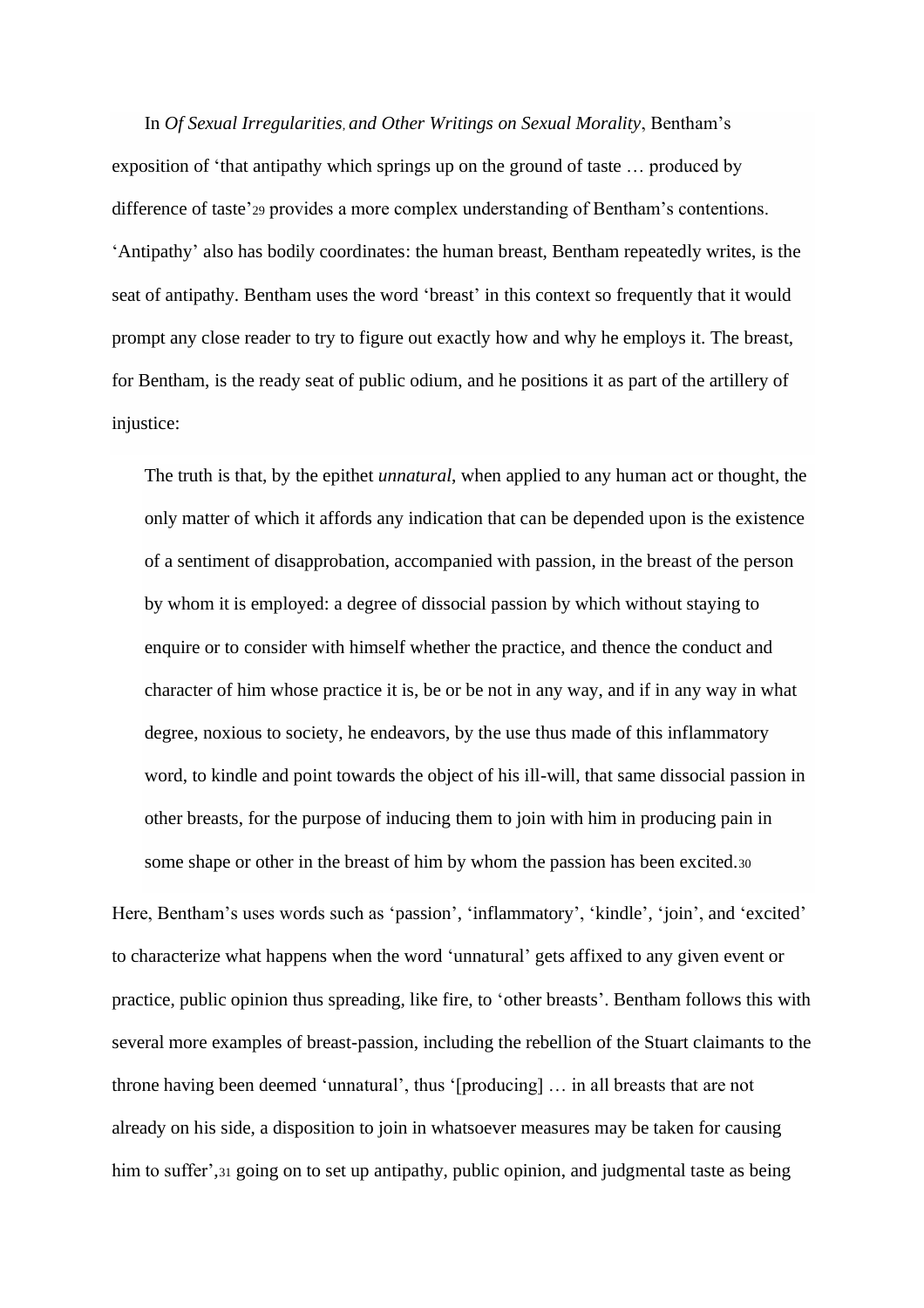unworthy foundations for morals and legislation, as they would most certainly fail the test of utility for the greater good.

Religion was the main culprit in Bentham's eyes for things antithetical to his greatest happiness principle. As we shall see in the essays on sexual irregularities as well as in *Not Paul, but Jesus*, the dominance of Mosaic law and of the Mosaic dispensation of justice constructs active barriers against the general reception of Bentham's radical revisioning of a non-metaphysical, non-moralising foundation for legislation. He is up against the vengeful passion held and distributed across the 'breasts' of the people. Bentham proposes that Moses and the Old Testament laid the groundwork for religion itself and its 'theatre of rigours'.<sup>32</sup> This theatre of rigours was responsible, he writes, for the transposition of physical dirt and impurities into moral impurity. The belief in moral impurity took its strength in the lodging of fear of punishment into the adherents of Mosaic law. Much to Bentham's horror, what is deemed 'immoral', for example, sexual intercourse with someone of the same sex or with another species, can not be 'washed away but with blood',<sup>33</sup> instigating a relentless justification for boundless cruelty and misery which has no 'real' grounding. Bentham shows that the introduction of religion justifies the consequent leap from physicality to morality by invoking the breast as the seat of the gratification of antipathy and fear:

In the breast of Moses, the sentiment of antipathy found an object and an exciting cause in every sort of irregularity belonging to this class. Religion was at his command: in Religion, every caprice to which, in his fertile brain, imagination had ever given birth found a ready instrument, and that an irresistible one. In English the word impurity, in most other languages some other word or words that correspond to it, had been applied alike to objects unpleasant to sense, and offensive to imagination. In the head of tyranny, at the nod of caprice, physical impurities were converted into moral ones. Under Moses as under Bramah, the list of impurities thus created,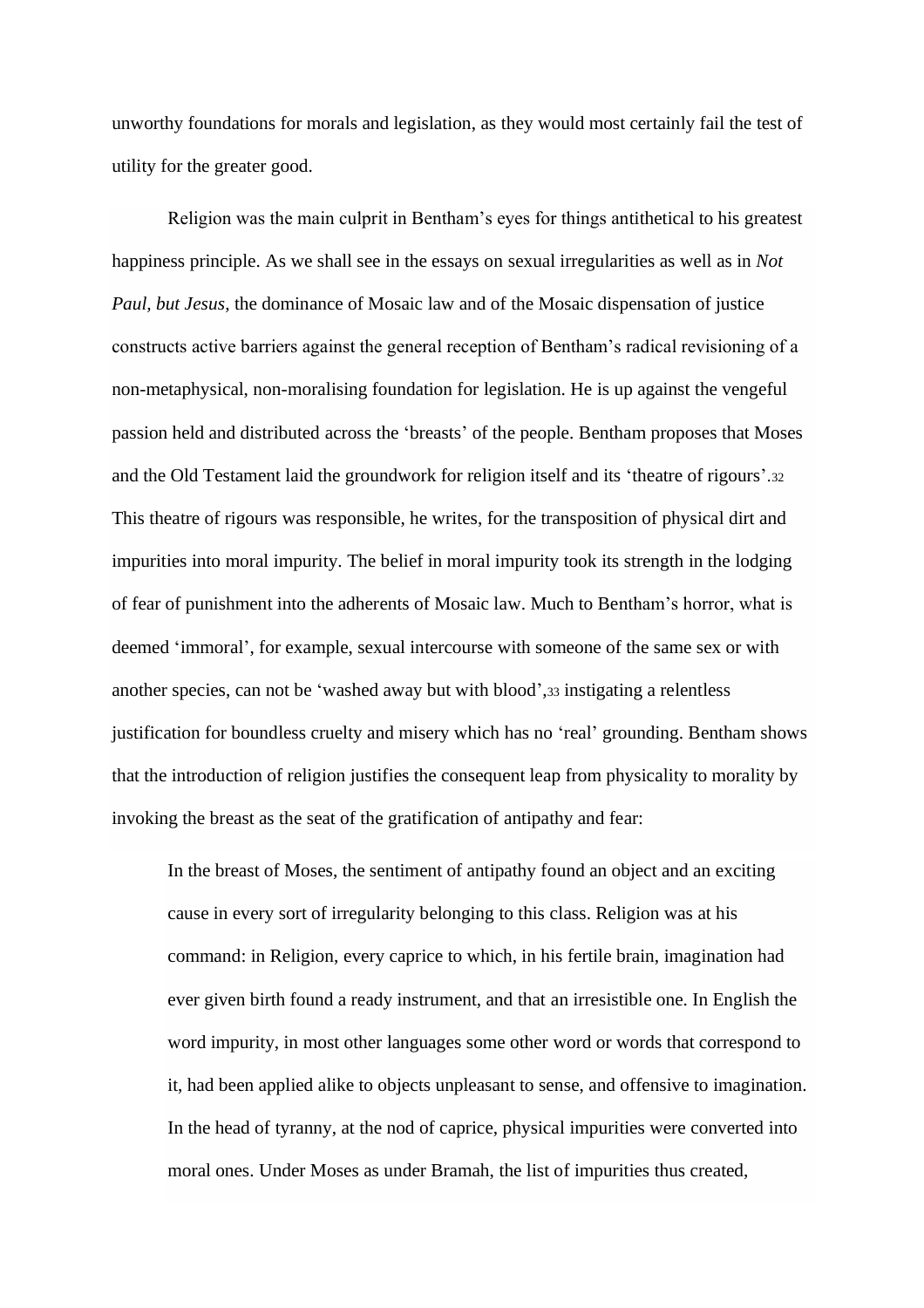sometimes out of nothing, sometimes out of physical impurities, was a labyrinth without end. The more extensive and above all the more indefinite the system of penal law, the more transgressions on the part of the subject many: the more transgression, the more fear: the more fear in the breast of the subject many, the more power in the hand of the ruling few. *Wherever the people are in a shivering fit, the physician of their souls is absolute.* Observation was made of physical impurities, discovery was made of moral, and then converted into religious impurities: for the cleansing of physical impurities water might serve: moral impurities required blood.<sup>34</sup>

Here, the quick conversion from something physical to the register of the moral fed the fear, causing a 'shivering fit' and requiring an 'absolute' physician. For Bentham, operating in the abstract realm of antipathy and morality is dangerously ungrounded, paving the way for tyranny and absolutism. What gets lost in this transposition into antipathy is the requisite tangibility of the real body that ought to manage the springs of action.

The anti-utilitarian, ascetic conversion from physical impurity to moral impurity presented as the starting point of Bentham's critique on religion receives explicit parsing and exposition in a compelling subtext entitled 'Purity – impurity' which spans the bottom of three pages.<sup>35</sup> Implying the arbitrariness of names and signs in typical proto-semiotic fashion, Bentham homes in on the word 'impurity', from which so much misery has flowed. An 'impure' thing, he points out, can easily be brought back to its real state of purity because a real body, which is, for example, covered in dust, can be washed with water to become 'pure' again. An impure mind, on the other hand, would be characterized by sin, wickedness, and guilt. Hence, an impure body can become pure when the body is cleansed, and by analogy, an impure, guilty mind can be purified by cleaning away the psychological impurities. However, when an impure body bypasses the literal bodily referent (dirt, sexual irregularities, etc.) to signify immediately psychological impurities, here the play of fiction instigates its inexorable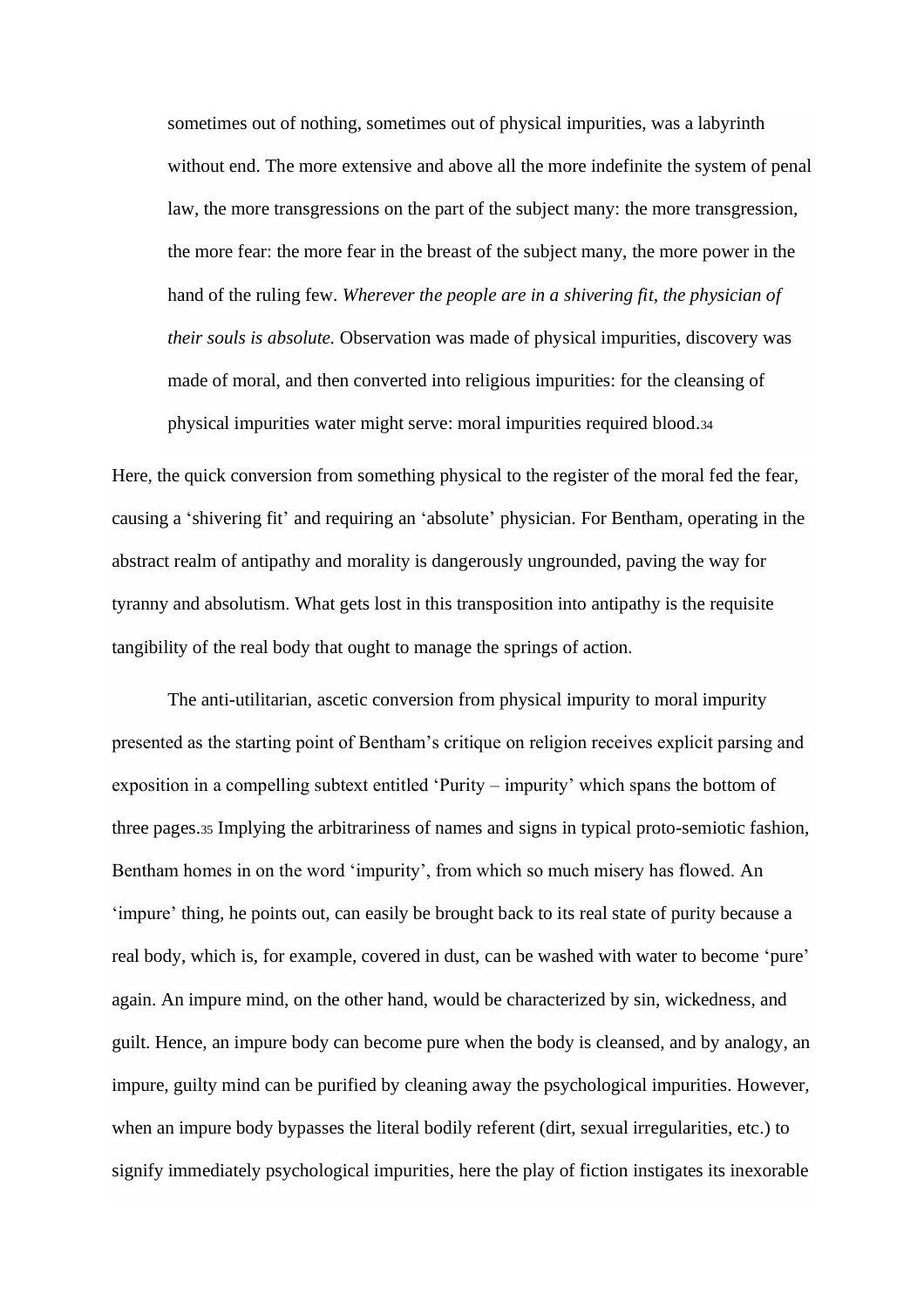take-over, as Bentham states: 'Filth is on the body, therefore guilt, sin, wickedness, impurity is in the mind: here comes the false logic – here comes the wandering of the imagination – here comes the pernicious error. ... Error is now mounted upon error.'36

In order to check this error-mounted-upon-error, a problem which is specific to religionists and moralists but which also affects all other applications of language, Bentham devised a complicated 'filling up' operation he called 'phraseoplerosis', followed by what he called 'paraphrasis'. In these dual operations, language is worked towards the physical, supplied with and thus translated into 'real entities' in order to move away from fictional abstraction.<sup>37</sup> Philip Schofield clarifies this operation: '[P]araphrasis occurs when a sentence in which the name of the fictitious entity appears is translated into another sentence in which the words are either real entities, or are more nearly related to real entities. There is both a translation of the sentence, and a movement towards the physical.'<sup>38</sup> One particular pathway to the physical that Bentham himself practices is the anchoring of his own writing in the etymological origins of given words. Bentham's avowed possession of a 'grecian ear', which he is happy to impart 'to an ungrecian ear' in need of explanation,<sup>39</sup> affords him an immediacy with the material, real referent behind a word, and so we can assume that he chooses his words carefully, that is, *paraphrastically*. In one example discussed in *Chrestomathia*, the word *obligation* comes from the Latin root *ligo*, meaning, to bind. The root produces an image of a band which not only visualizes the word *obligation* (which names the practice of being bound or fastened to any other) but grounds it in a material real entity—the original root. '[T]he root of the *word*, employed as a sign for the designation of that idea … lies in a material image, employed as an *archetype* or *emblem*: viz., the image of a *cord*, or any other *tie* or *band*.'<sup>40</sup> The archetype that comes forth from the etymological origin acts as an index into what is real: 'In the case of every name of an *immaterial object*, the *archetype* is at once an *index* and a *holdfast* to the sense of it', Bentham writes, adding,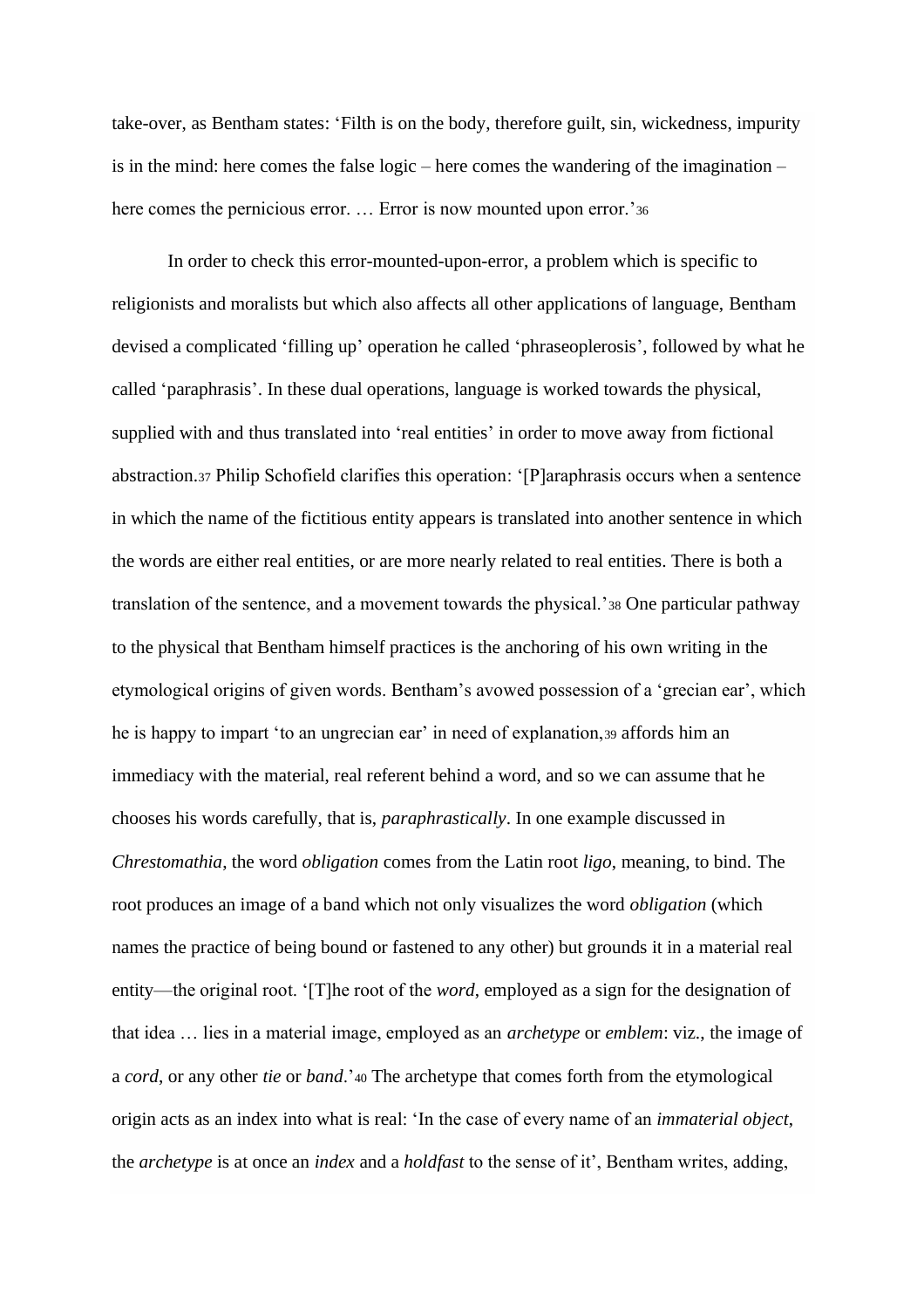'In the case of every name of a *fictitious entity,* the only sure test of intellection is *paraphrasis*.'<sup>41</sup> But the reality of the etymological archetype behind a word seems, typically, to get repressed, yielding to an 'original import [that is] misexpressive'.<sup>42</sup> Thus import itself, also to be understood as signification, works against expression, as indexed by the archetype, that would emanate from the real entity. The work of paraphrasis is considerable!<sup>43</sup>

In today's lingo, we might say that these linguistic manoeuvres encourage an ongoing 'reality check'. From his writings on sexual irregularities, we can see that Bentham sees this movement away from the physical body into metaphysical abstraction as a hostile take-over of reality that results in vengeful and religiously justified violence such as using fire and blood instead of water to purify a dirty body. In *Not Paul, but Jesus*, Bentham sets up a binary opposition between Paul and Jesus, creating an axis respectively dividing mischief from utility. In this engaging text, Bentham takes issue with the religiously-inspired principle of asceticism. Instigated by Mosaic law and propagated by Paul, asceticism's denial of bodily pleasure and its replacement of pleasure with the bidding of pain lies at the heart of Bentham's contestation of Religion and Natural Law. Bentham's exegeses on the New Testament and on the relevant books of the Old Testament scrutinize what he declares to be the fundamental mischievousness of asceticism. The focus on asceticism allows Bentham, and us, to comprehend in a more complex way the relation between the body and mischief in all of Bentham's philosophical propositions. Bentham proposes that 'under the principle of asceticism [favoured by Paul but not by Jesus], condemnation is passed on the pleasures of the body without enquiry',<sup>44</sup> and that, furthermore, a disastrous sublation of physicality by morality, of the body by the mind, takes place. The Paul/Jesus axis serves to pinpoint the pivotal leap of logic underpinning the mischief perpetrated by asceticism. Jesus is put forward here as denouncing the leap into groundless pronouncements of immorality. Jesus,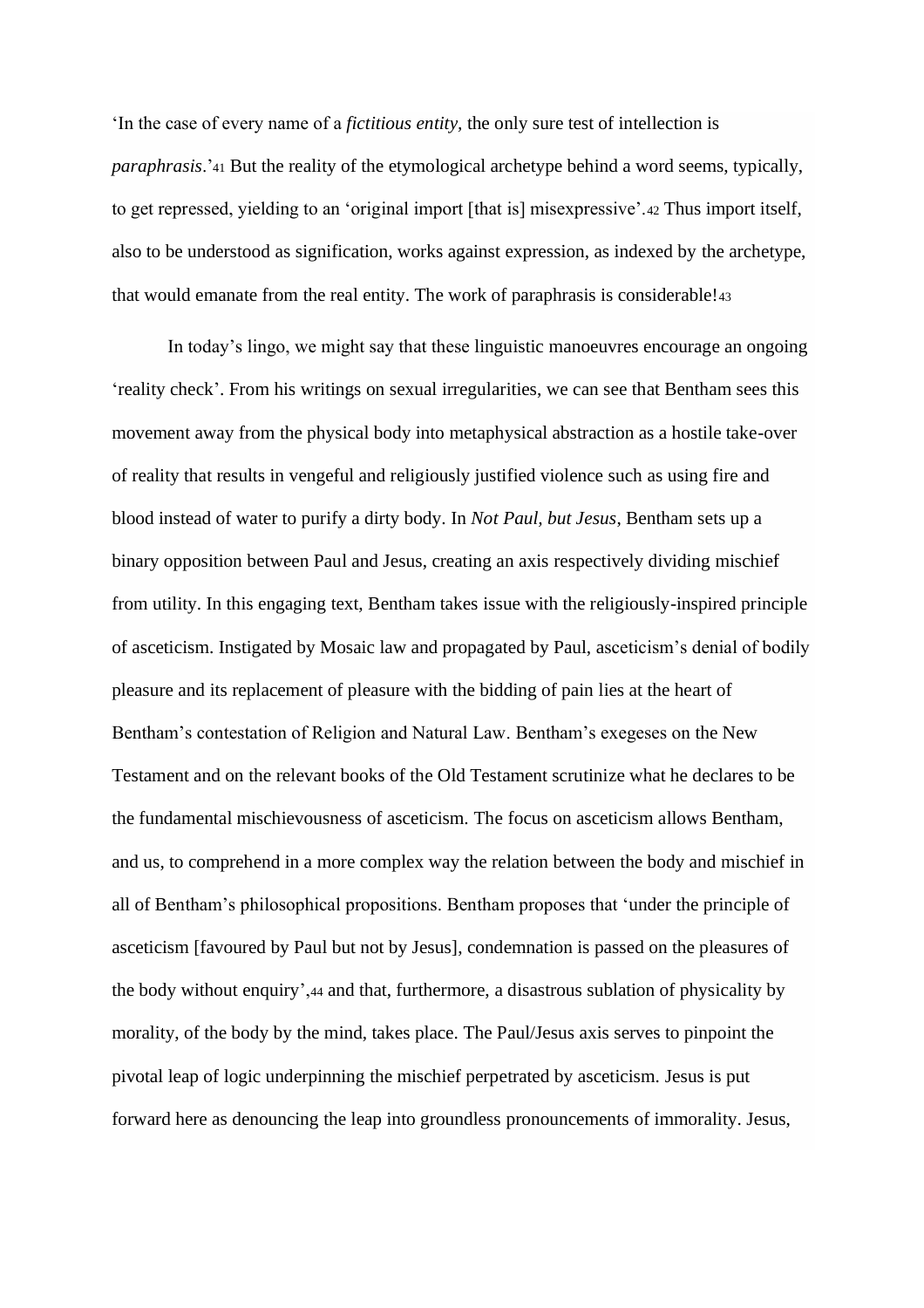explains Bentham, condemned the Mosaic assumption that 'by a trifling physical impurity, a serious moral depravity might be produced'.<sup>45</sup>

Reading this pronouncement we cannot help but note that Bentham is not simply saying that religion and asceticism are *replacing* the body with the abstract mind. He is objecting to the heart being trafficked into the moral order:

Here then may be seen a sentence of condemnation passed at any rate upon this part of the Mosaic Law: the assumption on which it had been grounded was the supposition that, by any thing taken in to a man's body in a *physical* sense, his *heart* (Mat. xv. 18; Mark vii. 19) in a *psychological* sense – his *heart* put as usual for his moral character – could be defiled.<sup>46</sup>

The asceticists are not discounting the body; they are taking up the body for their own 'erroneous' and 'disordered' purposes.

Bentham himself does not use the word 'misappropriation', but I think it is a useful term for characterizing the movement of mischief – which comprehends the linguistic move away from a word's immediate reference to the body, from being *proper to* that which it is referring, to a word *claiming* to be 'proper to' its referent but which drops its proper physical connection in a kind of trick, a sleight of hand. This chicanery is difficult to spot because of what happens when antipathy takes harbour in the breast: the breast houses the heart, through the heart blood courses. The prodigious momentum of *pathos* works to overtake the bodily grounding to which it vehemently lays claim. Bentham's abhorrence of legislated punishment through bloodletting (e.g. capital punishment) would be a good example of what he sees as a violent claiming of the body for mischievous and malign purposes.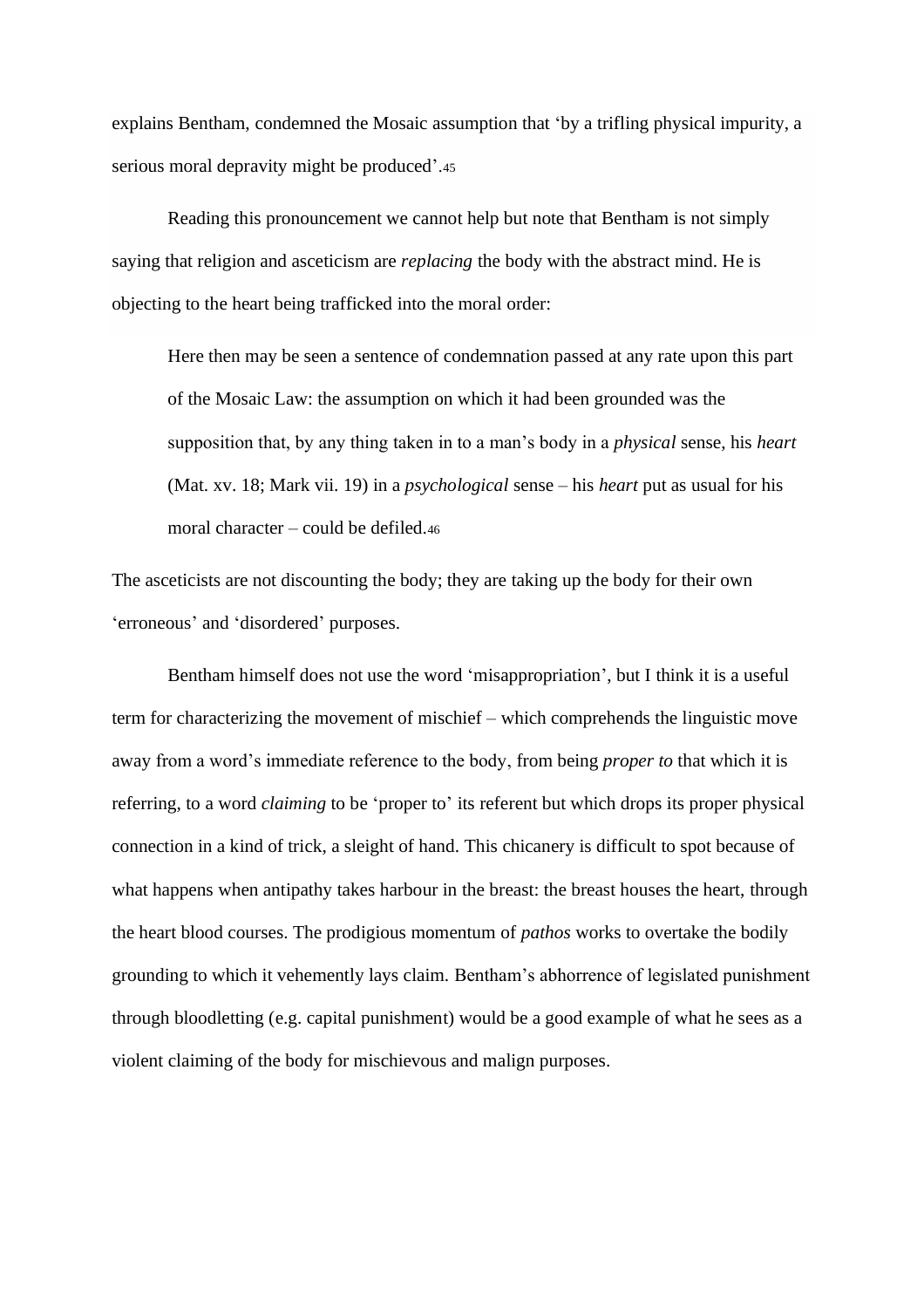The following passage from *Of Sexual Irregularities* explains the persecution of homosexual irregularity as an example of the violent commandeering of the breast, by those for whom antipathy forms the basis of morality:

Of the violence of that antipathy, whether real or affected, of which the propensities in question have, in the British isles, beyond all other countries, been the object—of the violence of that thirst which nothing less than the heart's blood of the intended victims marked out for slaughter by the dissocial appetite has hitherto been able to satisfy. The principal causes have now been brought to view: and in the view thus given of them it has been seen that, in the number of them, no such quality in it as that of a tendency to make in any shape a defalcation [deduction] from the aggregate sum of human happiness has place: and that, in this dissocial and misery-engendering affection, whatsoever fault there is has for its seat the breasts, not of those who are the objects of this antipathy, but of those who harbor it.<sup>47</sup>

Thus Bentham takes issue with the co-opting of the body by the ascetics who have laid claim to blood and breast, not to mention to pain itself. On the contrary, for Bentham, the 'sexual irregularity' of the homosexual, as a 'propensity', is the better utilitarian model in that the actions performed are proper to the body performing the action, unlike the misappropriated corpo-reality abused by moralising religionists.

In this final section before I conclude, I would like to expand upon the character of the body that Bentham defends so rigorously. This body type that he puts forward is one that is epitomized by Jesus's teachings, by Jesus himself, and also by the homosexual body, defended examples of which abound both within the footnotes and body of Bentham's writings on sexual irregularities and on religion. I want to suggest, perhaps boldly, that for Bentham, the homosexual body, with its propensities eccentric and its social and sexual intercourses, is an open body, a body which invites others to be a part of it, to partake of it. It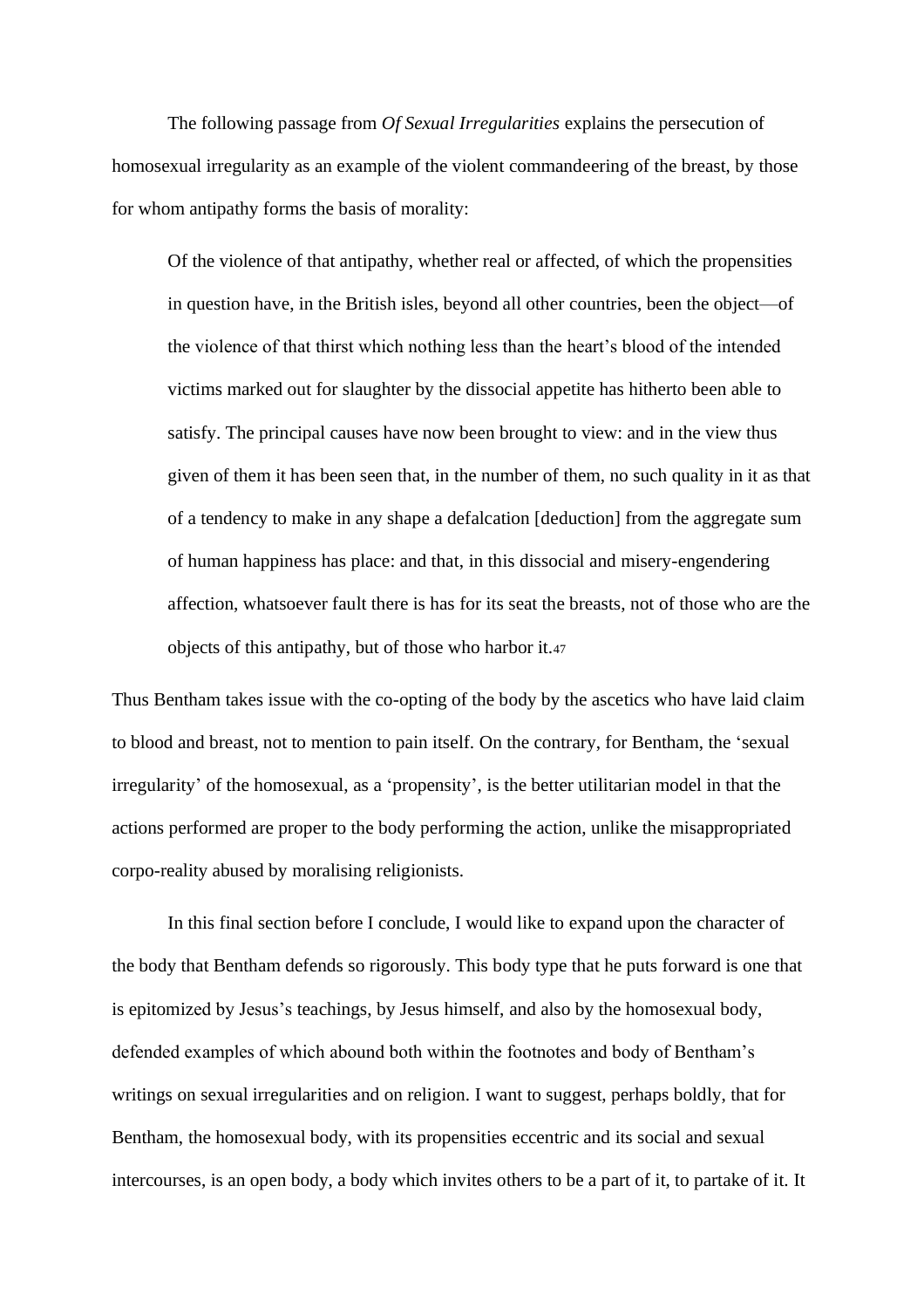is also a propense body which fulfills the reality check required for acquiring greatest happiness. Like the 'socially effusive' Greek male homosexual relationships Bentham cites as examples which existed without the imposition of metaphysical 'spiritualization' of the lovers,<sup>48</sup> Jesus stands for a body felicitously open to the physicality of other bodies. Bentham argues that Jesus had intercourse with Mary Magdalene,<sup>49</sup> with St John, who, Bentham repeatedly tells us in italics, was 'lying on Jesus' breast'<sup>50</sup> (this would be an example of a 'good breast'), and with the young male 'stripling with loose attire' who remained Jesus' most faithful devotee.<sup>51</sup>

Jesus's intercourse, social and sexual, works here in opposition to the 'wall of separation' instituted by the Pharisees and their subsequent followers. For Bentham, 'the avowed design – of keeping up a wall – an everlasting wall – of separation between this and every other: the prevention of all convivial and thence of all social intercourse' is dissolved by Jesus when he says, in the books of Mark and Matthew: 'There is nothing from without a man, that entering into him can defile him: but the things which come out of him, those are they that defile the man.'<sup>52</sup> Bentham embraces this welcoming of entry into the human body, as we see throughout *Of Sexual Irregularities* when he sets up an equivalence between the appetite for food and the appetite for sex. He is proposing an intercoursing body with 'inlets' to pleasure, which he characterizes in a footnote to the first chapter of *Not Paul, but Jesus*:

Though not the seats nor the sources, the eye and the ear are, in the instance of every individual, the necessary *inlets* to a large proportion of such pleasures of the mind as it falls in his way to enjoy: viz. to all those derived from discourse, whether by signs audible or visible—whether from hearing or reading. So likewise in the case of all the rest of the fine arts—Music, painting, &c., &c., let the seat be in ever so large proportions of it in the mind, the necessary inlet to it is in the body.<sup>53</sup>

This body of inlets defies the multiple prohibitions of 'admixture' called for by Mosaic law.<sup>54</sup>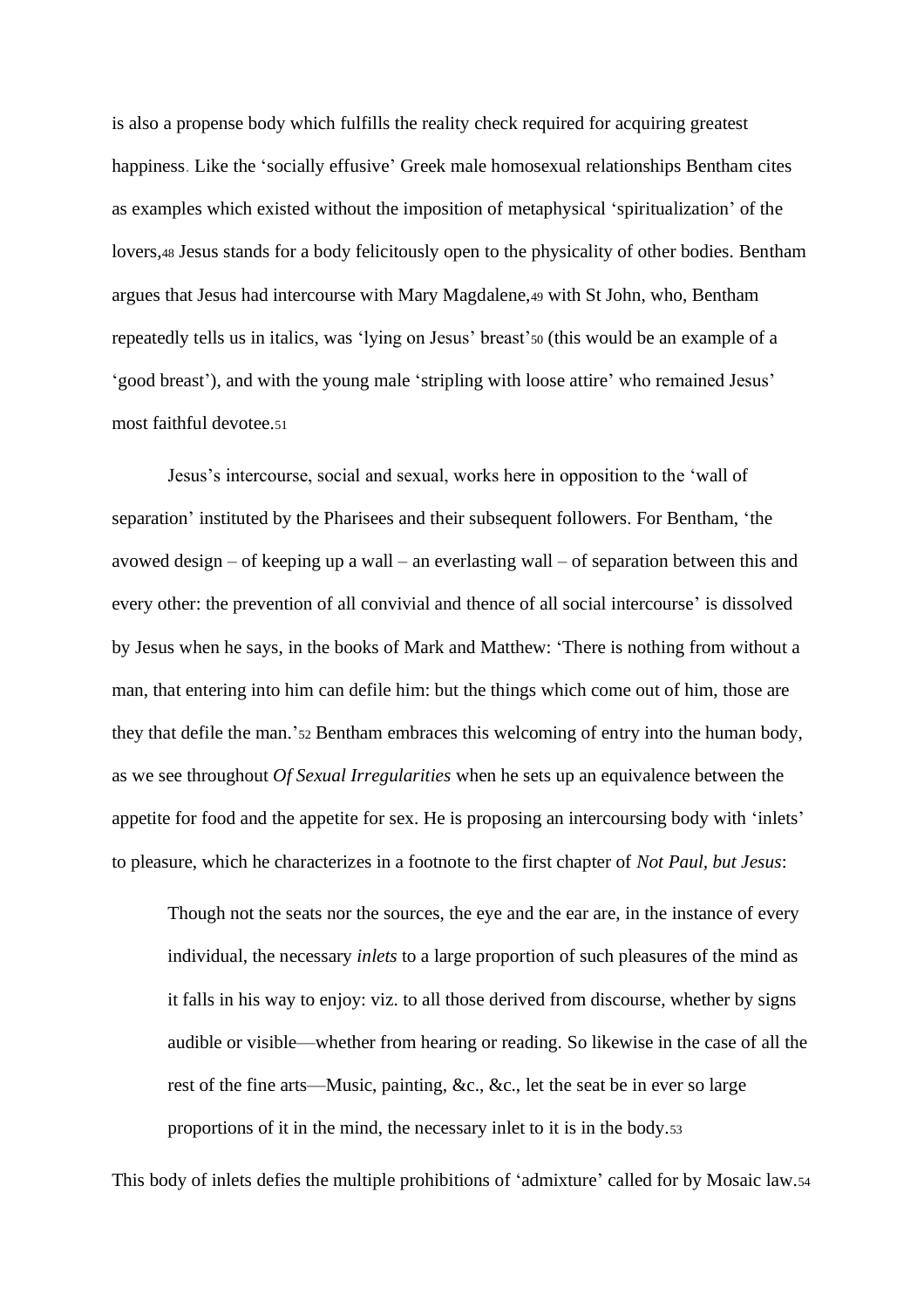#### Conclusion

When Bentham wrote, and wrote, and wrote, he wrote with the assumption that other hands would be introduced into the corpus of his work; editorial hands in particular, his own little drawn hands inserted into the manuscripts but also the editorial hands of others. One particular editor he desired to give his work shape, clarity, even some aesthetic guidance, the desire for whose editing hand was proposed in the concluding paragraphs of the chapter 'General Idea of *Not Paul, but Jesus*', was William Thomas Beckford, author of the *History of the Caliph Vathek*, published in 1786. Bentham invites Beckford to be his editor and collaborator in the *Not Paul, but Jesus* venture. (Figure 5.) Beckford was a writer and collector known for his homosexual encounters, whose novel *Vathek* described the sensual activities that Bentham embraced at least philosophically. We might even call Beckford an aesthete. Bentham calls upon him to be a partner, with whom he might confide secrets, who might supplement the manuscript with his notable literary talent:

the author is desirous of finding, in an appropriate social intercourse, an external support for his faculties under a burthen of such a magnitude: – a sort of partner, in whose honour, in point of secrecy and all other points, he could confide, and by whose sympathy he might be cheered and supported: a co-operator, in whose literary talents whatever deficiency there may be in his own might find a supply: who, in his own person, might find an amusement in giving form and order, and superior expression, and perhaps additional quantity, to the material which are in readiness to be supplied. ... For all this, the author's eye has turned itself of the author of the History of the Caliph Vathec.<sup>55</sup>

Bentham's proclivity towards social intercourse and his invitation for someone to supplement his manuscript are in character with the body type that he placed in the domain of Jesus and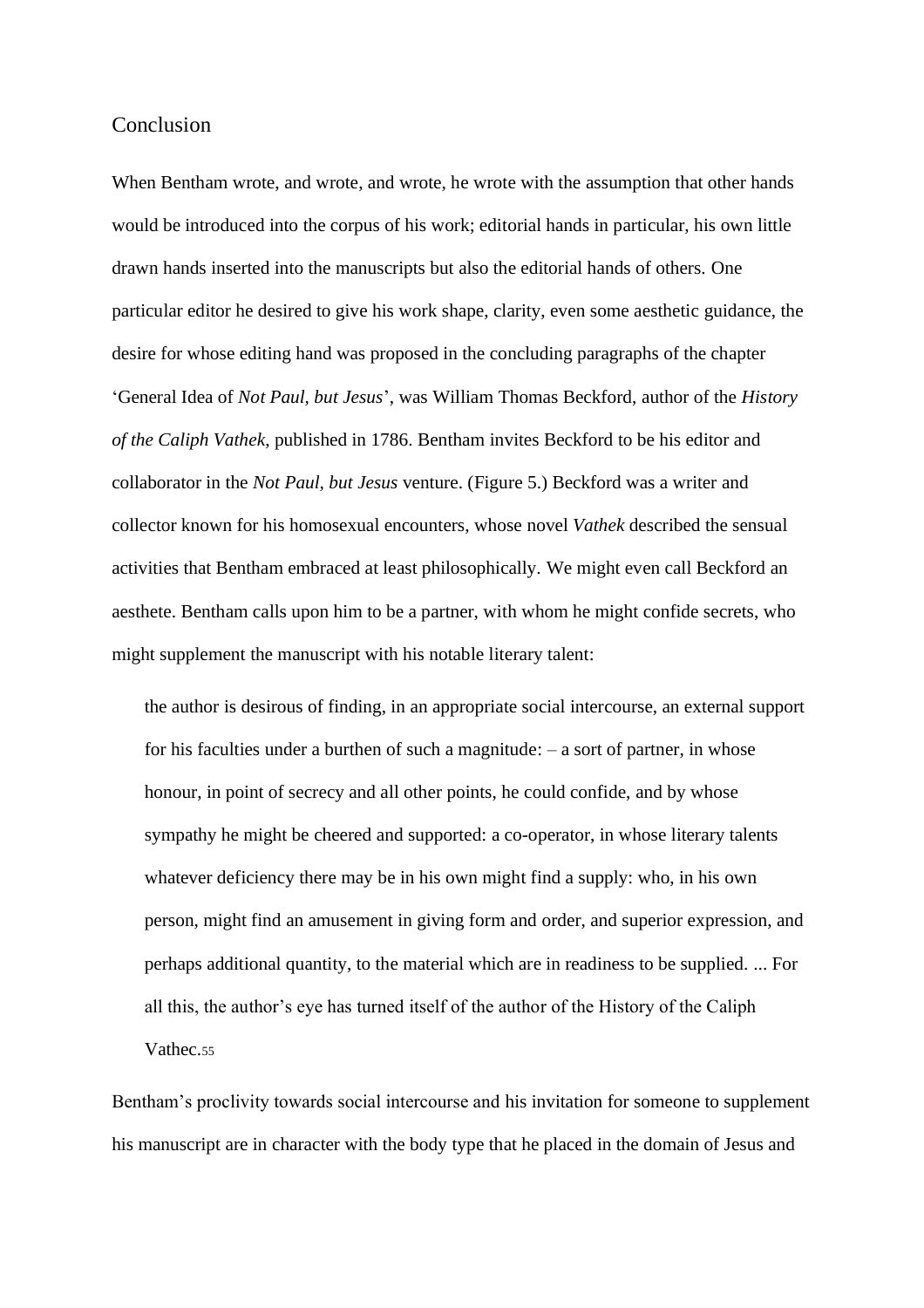the homosexual: a body which happily admits entry, which does not erect boundaries of separation; a body which enjoys the pleasures of social and sexual intercourse, thereby providing material grounding for greatest pleasure and greatest happiness. Beckford's 'sympathy' and aesthetics are welcome because they are, in the figure of the homosexual Beckford, grounded in a real, propense body.

Is not Bentham's dear friend Southwood Smith, called upon to dissect Bentham's dead body, cutting into that body, a parallel figure to that of William Beckford, also called upon to give form and order, and expression, to the corpus in question, with his invited hand? We are back to Bentham's Image. Bentham's Image is Bentham's body, but it is also Bentham's writing, because Bentham's Auto-Icon is a form of writing – what he himself named, in his 'Auto-Icon' essay, '*auto-thanatography*'.<sup>56</sup> Working with the voluminous manuscripts and their editorial supplements, we have a sense that Bentham's relation to his own writing practice was one fully integrated with his radical philosophical departures from metaphysical foundations, namely, that the immediacy of the corporeal body is consistently present and that his written corpus is a body which invites the right of entry through various modes. Through this allowance of pleasure comes the greatest happiness of the greatest number. When the corpo-reality check is carried out, 'Bentham's Image' and his written corpus deliver a steady supply of tangible substance.

## **Notes**

 Jeremy Bentham, *Auto-Icon or, Farther Uses of the Dead to the Living* [1832], ed. R.A. Fenn (Toronto: 1992). *Auto-Icon*, 3. *Auto-Icon*, 5. *Auto-Icon*, 13.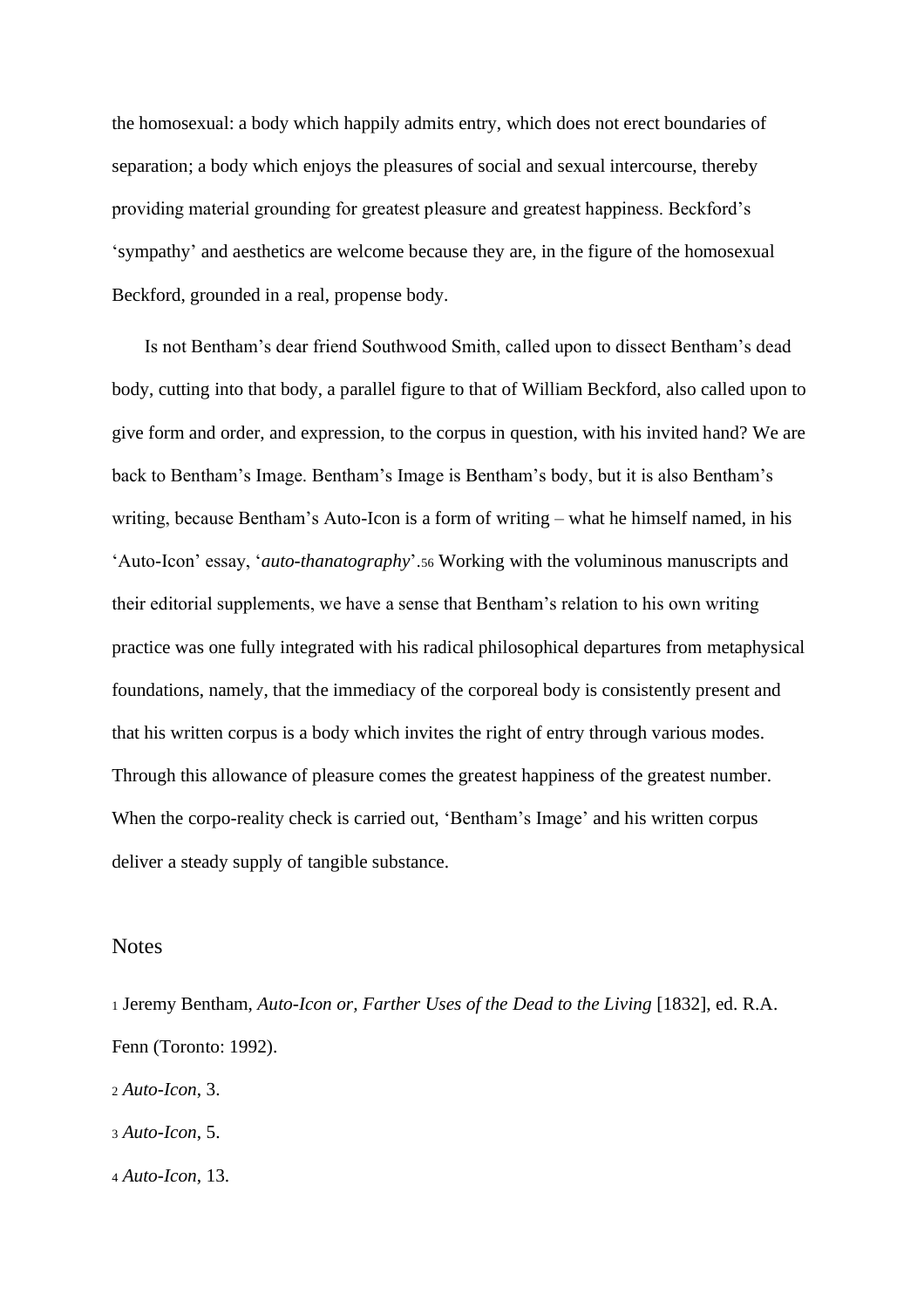<sup>5</sup> *Auto-Icon*, 5.

<sup>6</sup> *Auto-Icon*, 11.

<sup>7</sup> *Auto-Icon*, 1–2 & n. Fenn notes that Bentham here is citing Thomas Mortimer, 'Every Man His Own Broker; or, a Guide to the Stock Exchange, etc.', 1761ff, and Giles Jacob, 'Every Man His Own Lawyer: Or, a Summary of the Laws of England in New and Instructive Method, etc.', 1763ff.

<sup>8</sup> In the Auto-Icon essay, Bentham offers two possibilities of classification for Auto-Icon as property. The first example, that of the Aerolite genus, refers to a meteorite, an object which is a part or fragment, an 'individual specimen of it which descended to us from above.' The object is a found-object, which, in its detachment from its original whole, always remains unable to be 'owned' in its entirety. On the other hand, this found-object fragment has given itself to be possessed, repossessed. The Auto-Icon could be read as a fragment of a whole the whole, intentional subject. Bentham's proposal that it is the preserved heads of the deceased that primarily constitute auto-icons (with the exception of his own full-body Auto-Icon) reinforces the 'Aerolite' category of property as suitable for the Auto-Icon; the heads are parts that stand in for some larger whole: *Auto-Icon*, 17.

<sup>9</sup> 'Beholding at a distance, in the dress of a man, sitting and playing upon an organ, an automaton figure, constructed... by the ingenuity of the mechanist, to take this creature of human art for a real man, is a sort of mistake which, at a certain distance, might happen for a time to be made by the most acute observer. In like manner, beholding a part of speech cast in the same mould with the name of a real entity, a really existing substance, no wonder if, on a variety of occasions, to the mental eye of a very acute observer, this fictitious entity thus accoutred should present itself in the character of, and be regarded and treated as if it were a real one. How should it be otherwise, when on every occasion on which, and by every person by whom it is spoken of at all, it is spoken of as if it were a real entity?' Bowring, viii. 129,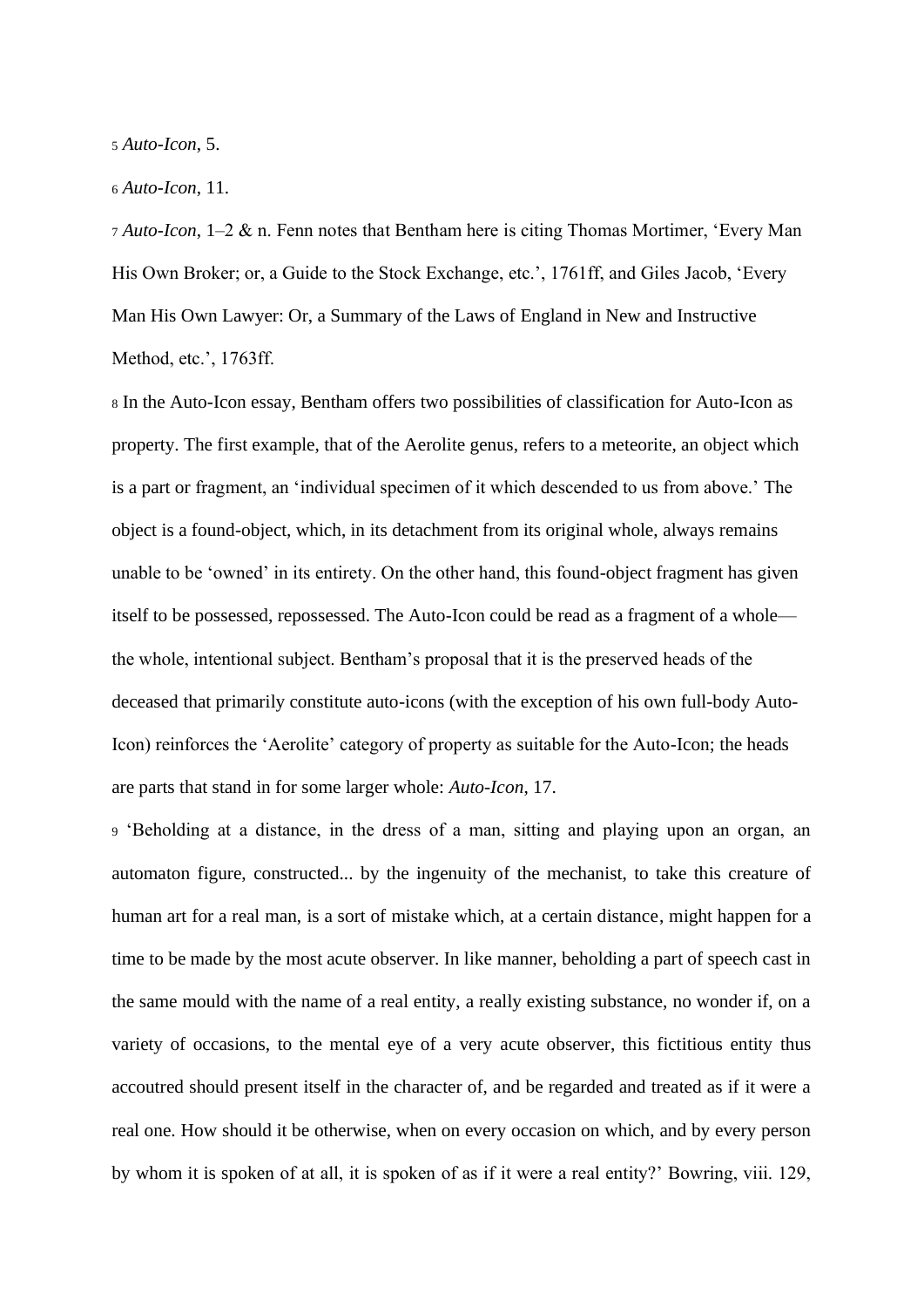cited in C.K. Ogden, *Bentham's Theory of Fictions* [1932] (New York: Harcourt, Brace and Co., 1959), pp. xlii–xliii.

<sup>10</sup> 'The pestilential breath of Fiction poisons the sense of every instrument it comes near.' Ogden, p. xvii, citing from Bentham's 'Fragment on Government', from Bowring, i, 235. <sup>11</sup> It is Bentham's interest in this movement of the proper which the legal scholar Mary Sokol discusses in her essay 'Bentham and Blackstone on Incorporeal Hereditaments', *Journal of Legal History* 15 (1994): 287–305. The essay gives us a fuller picture of Bentham's engagement in theoretical issues about the rapprochement between legal property and corporeality. Sokol concentrates on Bentham's legal reforms during the years of 1828 and 1832, the year of his death. These legal reforms responded to what he firmly believed to be yet another of Judge Blackstone's inadequacies as lawmaker: the inability of property law, in its current status, to account for intangible 'incorporeal hereditaments' such as company shares and copyright as personal property (287). Sokol notes that Bentham's appointment to the Real Property Commission in 1828 spurred him on to propose reforms in property law which would rectify Blackstone's omissions on what constituted personal property. As Sokol elaborates, in 1830 Bentham was invited to draw up a list of incorporeal hereditaments with the conveyancer and Real Property Commissioner, John Tyrell. In his list, Tyrell reiterated what had already been established (primarily by Blackstone) as incorporeal hereditaments: (e.g. manors and signories, franchises, sporting rights, rents, commons, easements, advowsons, tithes, and corodies). Bentham subverted the list, or, in his words, 'transposed' it, from being a list of 'incorporeal rights' of the owner, to being a list of 'corporeal subject matter operated upon ... by the exercise of rights'. Sokol explains: the list of items would change under Bentham's reforms from being categorized as 'land' – a figment of legal fiction – to being categorized as accepted legal right, which would be able to include things like copyright and company shares (291). Sokol does not discuss Bentham's Auto-Icon at all, but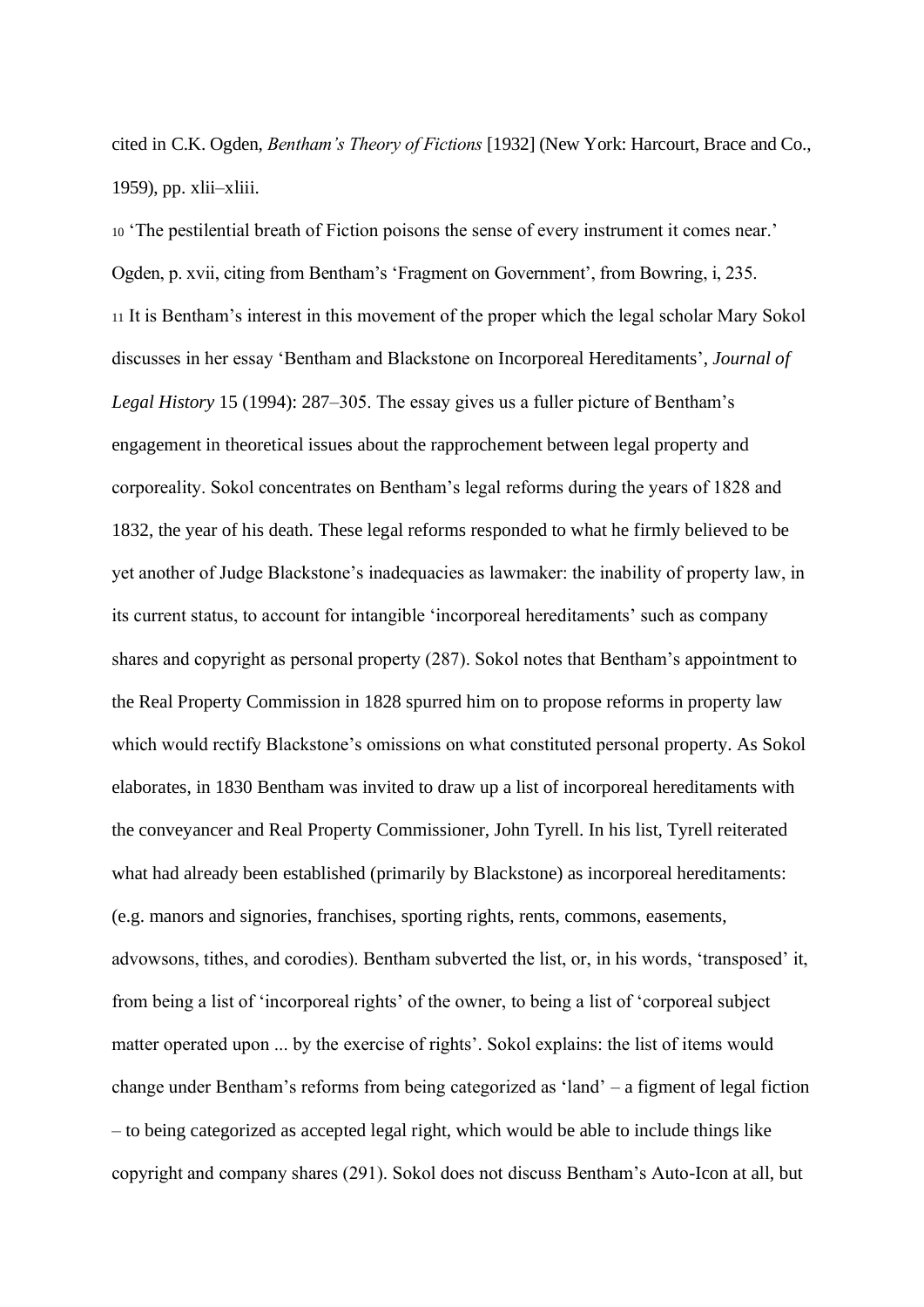her rigorous analysis of Bentham's attempted reforms in property law at the time of his preparation of the Auto-Icon provides a picture of the theoretical context engendered by the encounter between corporeality and property which so inspired Bentham.

<sup>12</sup> The University of London, later named University College, was founded in 1826 and was known for its excellent medical school. See C.F.A. Marmoy, 'The "Auto-Icon" of Jeremy Bentham at University College London', *Medical History* 2: 2 (1958): 1.

<sup>13</sup> 'Last Will and Testament' [1832], 37, reprinted in 'Auto-Icon or, Farther Uses of the Dead to the Living', ed. R.A. Fenn (Toronto: 1992).

<sup>14</sup> 'Last Will and Testament', 41.

<sup>15</sup> Marmoy, 'The "Auto-Icon" of Jeremy Bentham at University College London', 2. The primary inspiration for Auto-Iconism came from the conviction that dead bodies ought to be bequeathed towards the study of surgery and anatomy. This life-long advocacy of Bentham's and the Benthamite group represented by the *Westminster Review*, working against the popular conception of the sanctity of the corpse, finally came to fruition with the passing of Warburton's Anatomy Act of 1832, which provided legal means for obtaining the cadavers of unclaimed paupers for the purpose of dissection.

<sup>16</sup> Jeremy Bentham, *Of Sexual Irregularities, and other Writings on Sexual Morality* (*CW*),

eds. P. Schofield, C. Pease-Watkin, and M. Quinn. Oxford: Clarendon Press, 2014.

<sup>17</sup> *Of Sexual Irregularities* (*CW*), p. xvi.

<sup>18</sup> *Of Sexual Irregularities* (*CW*), p. xxvii.

<sup>19</sup> *Of Sexual Irregularities* (*CW*), p. xxvii.

<sup>20</sup> According to the OED, the term comes from the English family name *Spencer*. Bentham's use of the word is typical of his fun sense of play and humour. He may even be making a subtle reference to Earl Spencer, who objected to panopticon being built at Battersea Rise.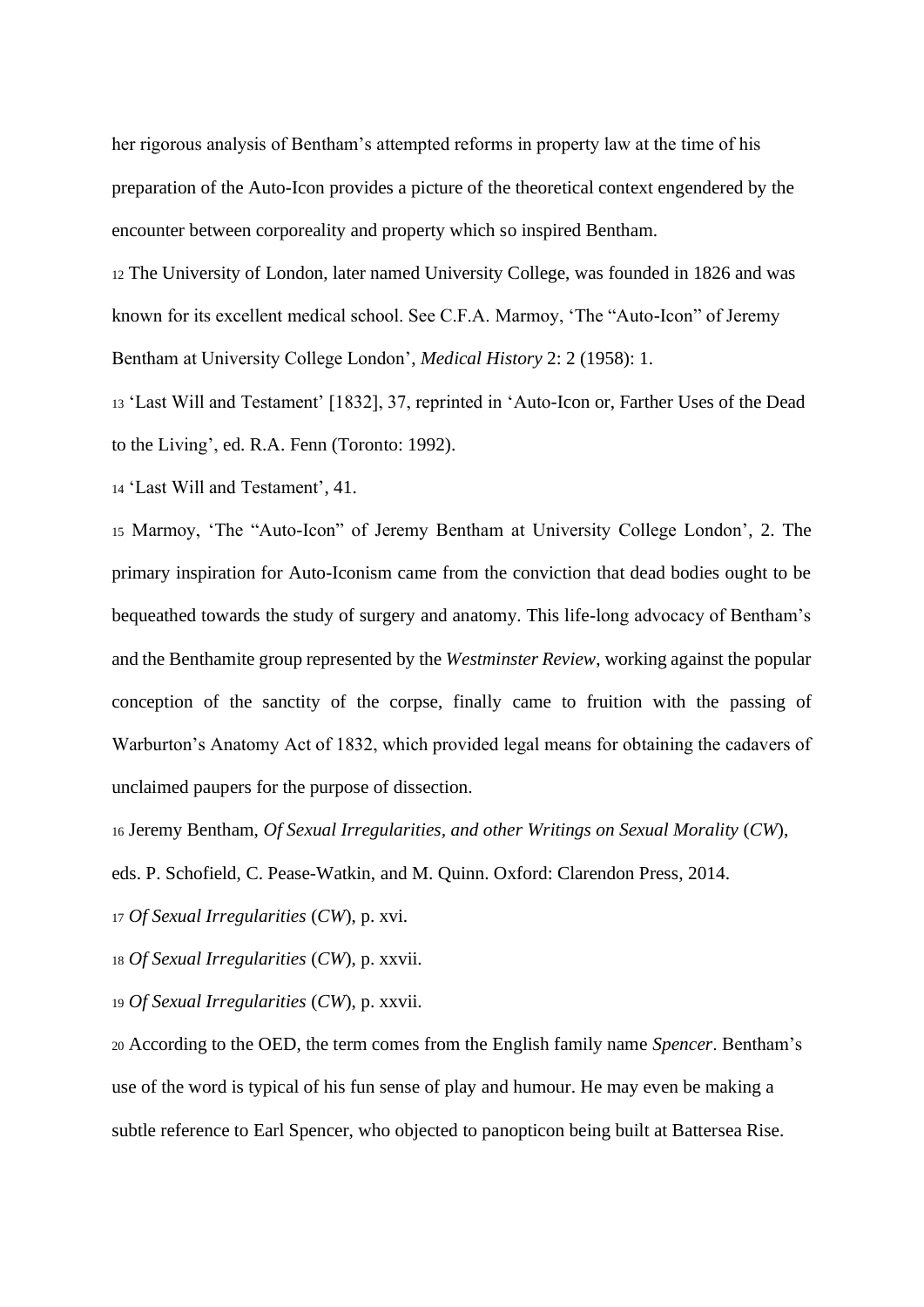<sup>21</sup> An important contrast to this body that is clothed in a spencer which reinforces its 'real substance' is the fictional entity of legal *right*, which Bentham also explains using metaphors of clothing: 'The word *right* is the name of a fictitious entity … spoken of as if it were a portion of matter such as a man may take into his hand, keep it for a time and let it go again. According to a phrase more common in law language than in ordinary language, a man is even spoken of as being *invested* with it. Vestment is clothing: invested with it makes it an article of clothing, and is as much as to say "is clothed with it."' ed. C.K. Ogden, *Bentham's Theory of Fictions* (Paterson, NJ: Littlefield, Adams & Co., 1959), 118. Citing Bowring, iii, 217–19.

<sup>22</sup> Bentham writes: 'Now then, with respect to actions in general, there is no property in them that is calculated so readily to engage, and so firmly to fix the attention of an observer, as the *tendency* they may have *to*, or divergency (if one may so say) *from*, that which maybe styled the common *end* of all of them. The end I mean is *Happiness*: and this *tendency* in any act is what we style its *utility*: as this *divergency* is that to which we give the name of *mischievousness*. With respect then to such actions in particular as are among the objects of the Law, to point out to a man the *utility* of them or the mischievousness, is the only way to make him see *clearly* that property of them which every man is in search of; the only way, in short, to give him *satisfaction*.' 'Fragment' in *A Fragment on Government and A Comment on the Commentaries* (*CW*), eds. J.H. Burns and F. Rosen (Oxford: Clarendon Press, 1977), 415–16.

<sup>23</sup> *Of Sexual Irregularities* (*CW*), 129.

<sup>24</sup> Jeremy Bentham, *Not Paul, but Jesus*, *Vol. III. Doctrine* (London: The Bentham Project, UCL, 2013), 54.

<sup>25</sup> Bentham's attention to etymology is elaborated in, among other writings, Appendix IV, *Chrestomathia* (*CW*), eds. M.J. Smith and W.H. Burston (Oxford: Clarendon Press, 1983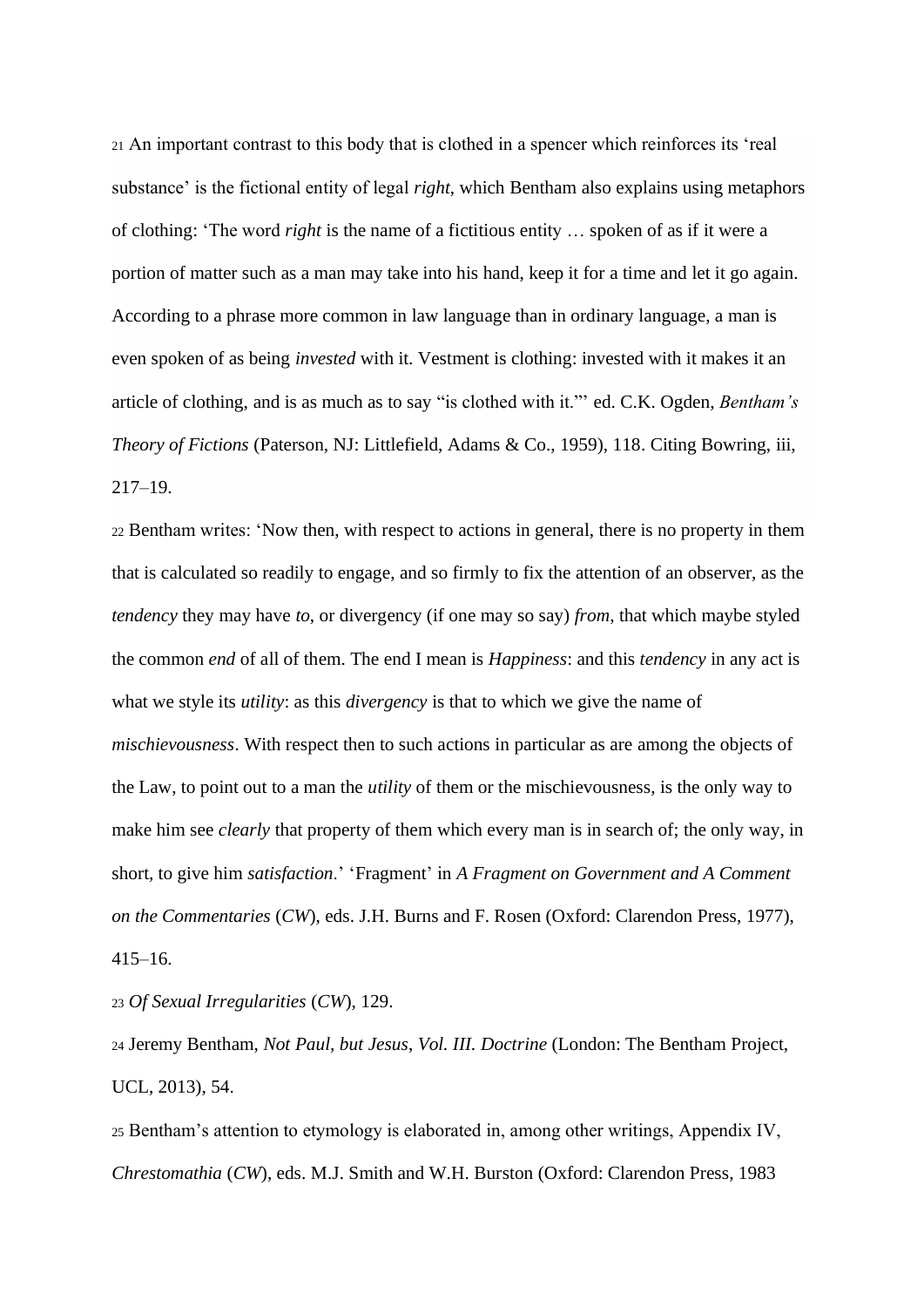[1817]). Many thanks to Philip Schofield for his helpful compilation of passages throughout the Bentham corpus in which Bentham considers etymology in its various linguistic vicissitudes.

<sup>26</sup> P. Schofield, *Bentham: A Guide for the Perplexed* (London & New York: Continuum,

2009), 119–24.

<sup>27</sup> Schofield, *Bentham: A Guide for the Perplexed*, 122.

<sup>28</sup> Schofield, *Bentham: A Guide for the Perplexed*, 122.

<sup>29</sup> *Of Sexual Irregularities* (*CW*), 4.

<sup>30</sup> *Of Sexual Irregularities* (*CW*), 6.

<sup>31</sup> *Of Sexual Irregularities* (*CW*), 8.

<sup>32</sup> *Of Sexual Irregularities* (*CW*), 12.

<sup>33</sup> *Not Paul, But Jesus*, 13.

<sup>34</sup> *Of Sexual Irregularities* (*CW*), 12–13 (my emphasis).

<sup>35</sup> *Of Sexual Irregularities* (*CW*), 13–15.

<sup>36</sup> *Of Sexual Irregularities* (*CW*), 14.

<sup>37</sup> Ultimately, what Bentham is aiming for in his linguistic operations of phraseoplerosis and paraphrasis is felicity, that is, when things come together or happen with the consequence of the greater good for as many people as possible. Felicitousness in language, which stands for felicitousness in legislation and other action, is most likely to occur when words work 'substantively', that is, 'expressively'.

<sup>38</sup> Schofield, *Bentham: A Guide for the Perplexed*, 52–3.

<sup>39</sup> *Chrestomathia* (*CW*), Appendix, Section XX, 274. Bentham's phrase, 'grecianized ear' is very telling about his own consistent engagement with returning to the physiological rather than the metaphysical: whereas most philosophers would embrace an etymological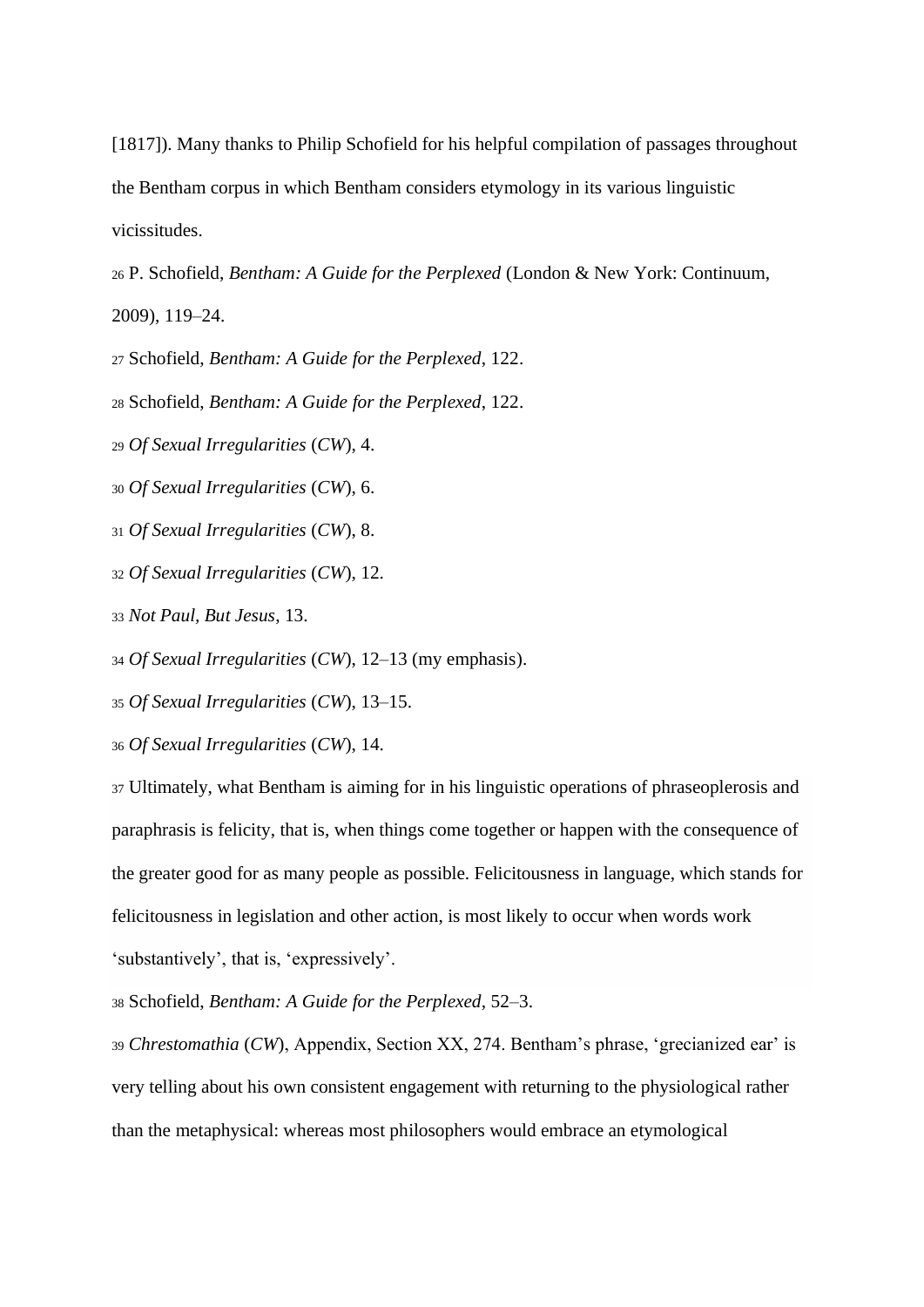framework from the epistemological perspective of *knowing* one's Greek and Latin, Bentham's etymological framework is instantly of the body.

<sup>40</sup> *Chrestomathia* (*CW*), 265 n. Many thanks to Chris Riley for his helpful research into this query.

<sup>41</sup> *Chrestomathia* (*CW*), 274 n.

<sup>42</sup> *Chrestomathia* (*CW*), 274.

<sup>43</sup> In Bentham's *Logic*, in a chapter entitled 'Of Clearness in discourse – where the seat of the unclearness, actual or apprehended, is considered as being in the words taken singly: – and hence, of exposition' (University College London Library, Bentham Papers, box 101, fos. 201–7, 214–16, 265–74 (16–18 August 1814)), we are treated to a long analysis about how sentences come to be unclear, despite being 'propositions'; these sentences being 'but too many'. Very broadly, Exposition is the general action taken which attempts to clarify words, with special attention given to the 'operation necessarily preliminary to that of definition': *disambiguation*. This forensic semiotic operation explicated by Bentham here points to what would later be observed to be the arbitrary nature of the sign (Saussure), and it works from the general assumption that language is fundamentally 'unclear', to use Bentham's term. A long exegesis on the example of the word *Church* and the progressive loss of its original etymological root meaning effectively illustrates the susceptibility of language to 'misexpressive import' – in other words, to the almost immediate transposition into the register of the sign (which is arbitrary). Bentham's word for this register of the sign is 'import' – and he is very canny about choosing the example of the word 'Church' to prove just how susceptible words are to successive 'diverse and multifarious imports', proving, through the exposition of its historical usage, that the word 'Church' is mightily 'capable of being subverted'. Thus, the work of exposition, of assiduous and dogged disambiguation, not unrelated to the work of *paraphrasis*, is *considerable.*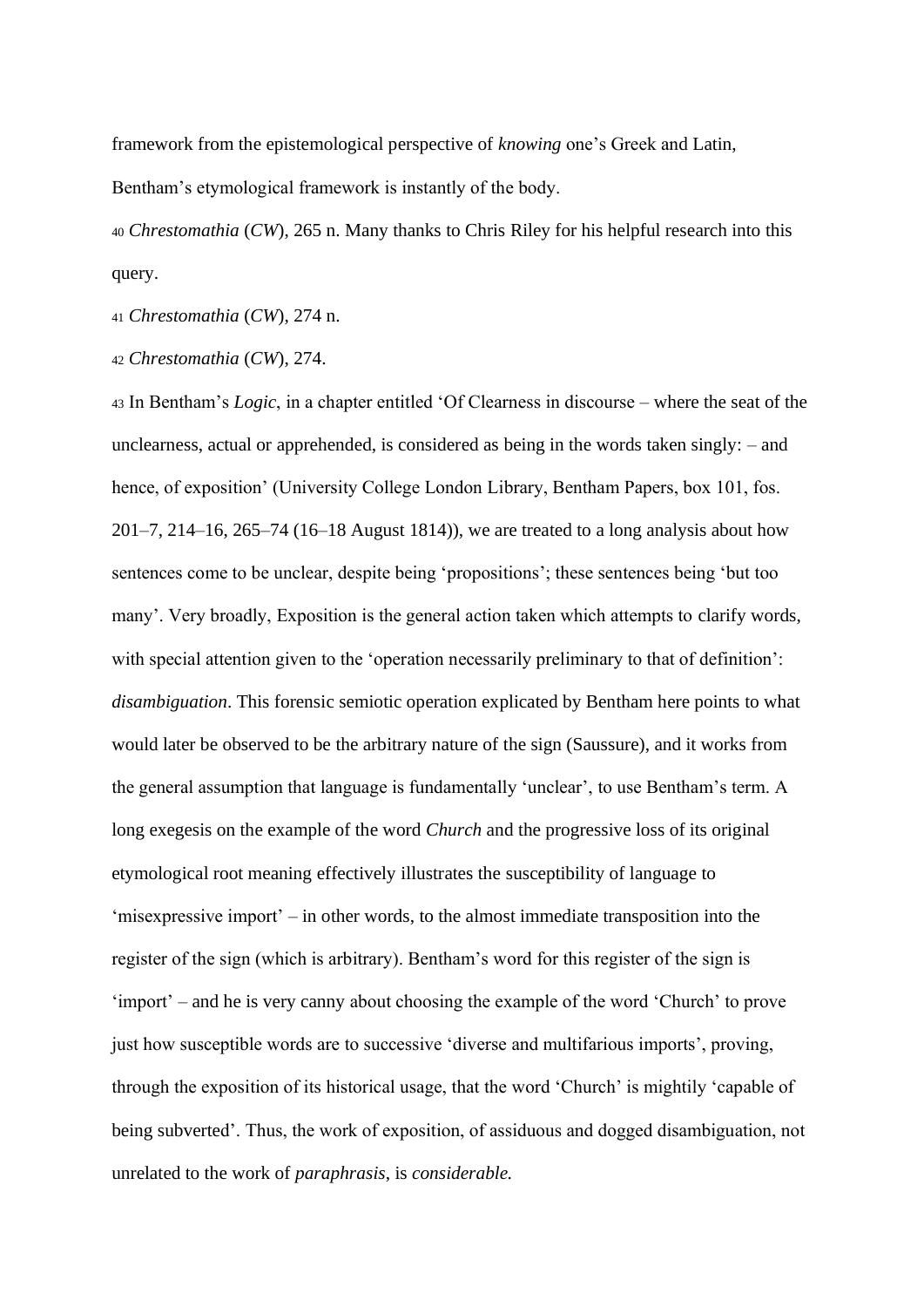*Of Sexual Irregularities*, 21.

*Not Paul, but Jesus*, 87.

*Not Paul, but Jesus,* 86.

*Not Paul, but Jesus*, 23–4.

 Schofield, *Bentham: A Guide for the Perplexed*, 134. Citing BL Add. MS 29, 808, fos. 13– 17.

*Not Paul, but Jesus*, 112–24.

*Not Paul, but Jesus*, 183–5.

*Not Paul, but Jesus*, 187–95.

*Not Paul, but Jesus*, 90, 94.

*Not Paul, but Jesus*, 23–4.

 See Chapter 11 of *Not Paul but Jesus*, entitled, 'Condemnation Passed on the Eccentric pleasures of the bed in the Mosaic Law – it had its source in an illusion of the Fancy', for Bentham's parsing of the prohibition of 'admixture' so central to the Old Testament, which included admixture within garments, within farming techniques, within food, within pleasures of the bed, 149–60.

*Not Paul, but Jesus*, 122.

*Auto-Icon*, 4.